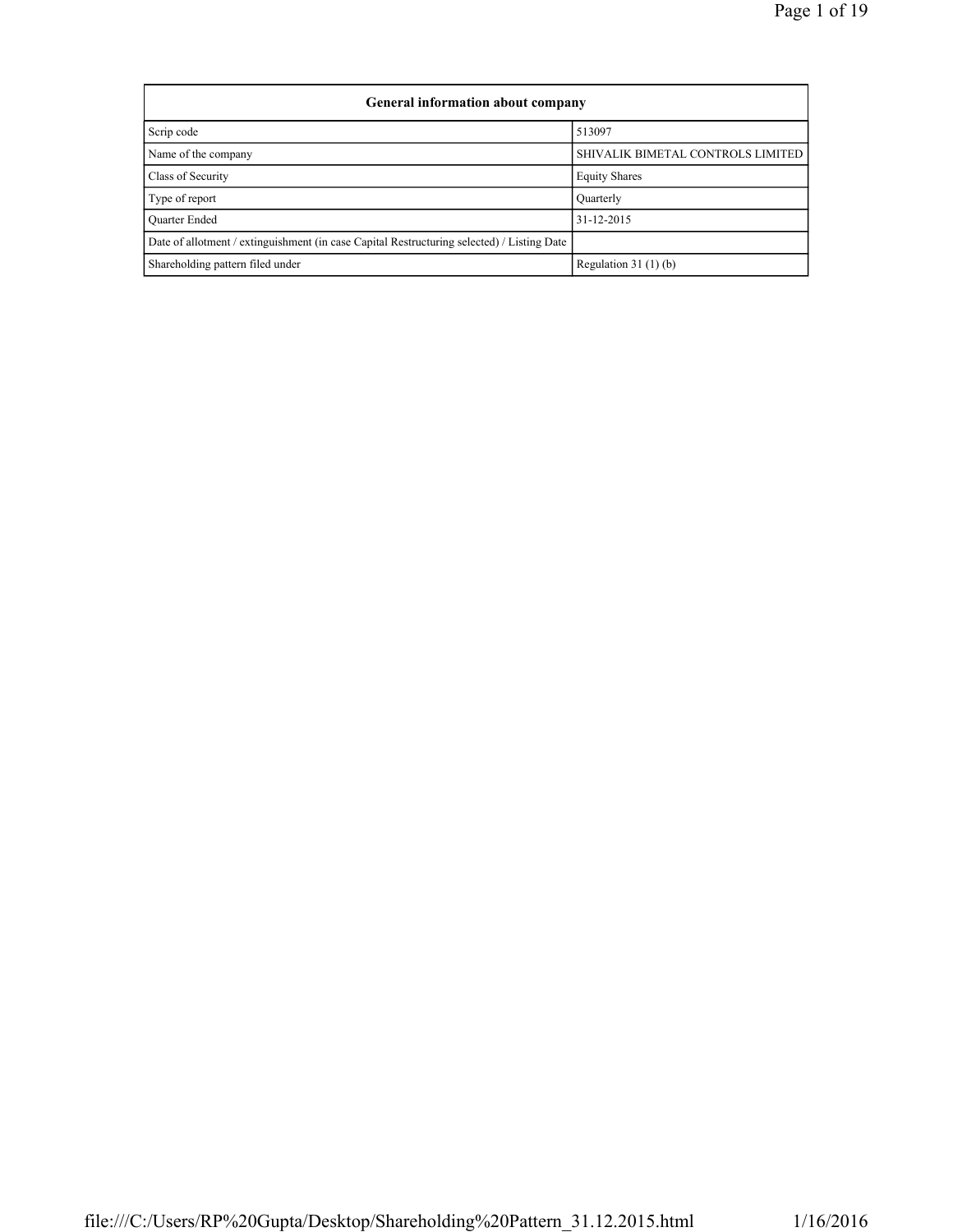| Sr. No.        | <b>Particular</b>                                                                      | Yes/No         |
|----------------|----------------------------------------------------------------------------------------|----------------|
|                | Whether the Listed Entity has issued any partly paid up shares?                        | N <sub>0</sub> |
| $\overline{2}$ | Whether the Listed Entity has issued any Convertible Securities?                       | N <sub>0</sub> |
|                | Whether the Listed Entity has issued any Warrants?                                     | N <sub>0</sub> |
|                | Whether the Listed Entity has any shares against which depository receipts are issued? | No.            |
|                | Whether the Listed Entity has any shares in locked-in?                                 | N <sub>0</sub> |
| -6             | Whether any shares held by promoters are pledge or otherwise encumbered?               | N <sub>0</sub> |
|                | Whether company has equity shares with differential voting rights                      | N <sub>0</sub> |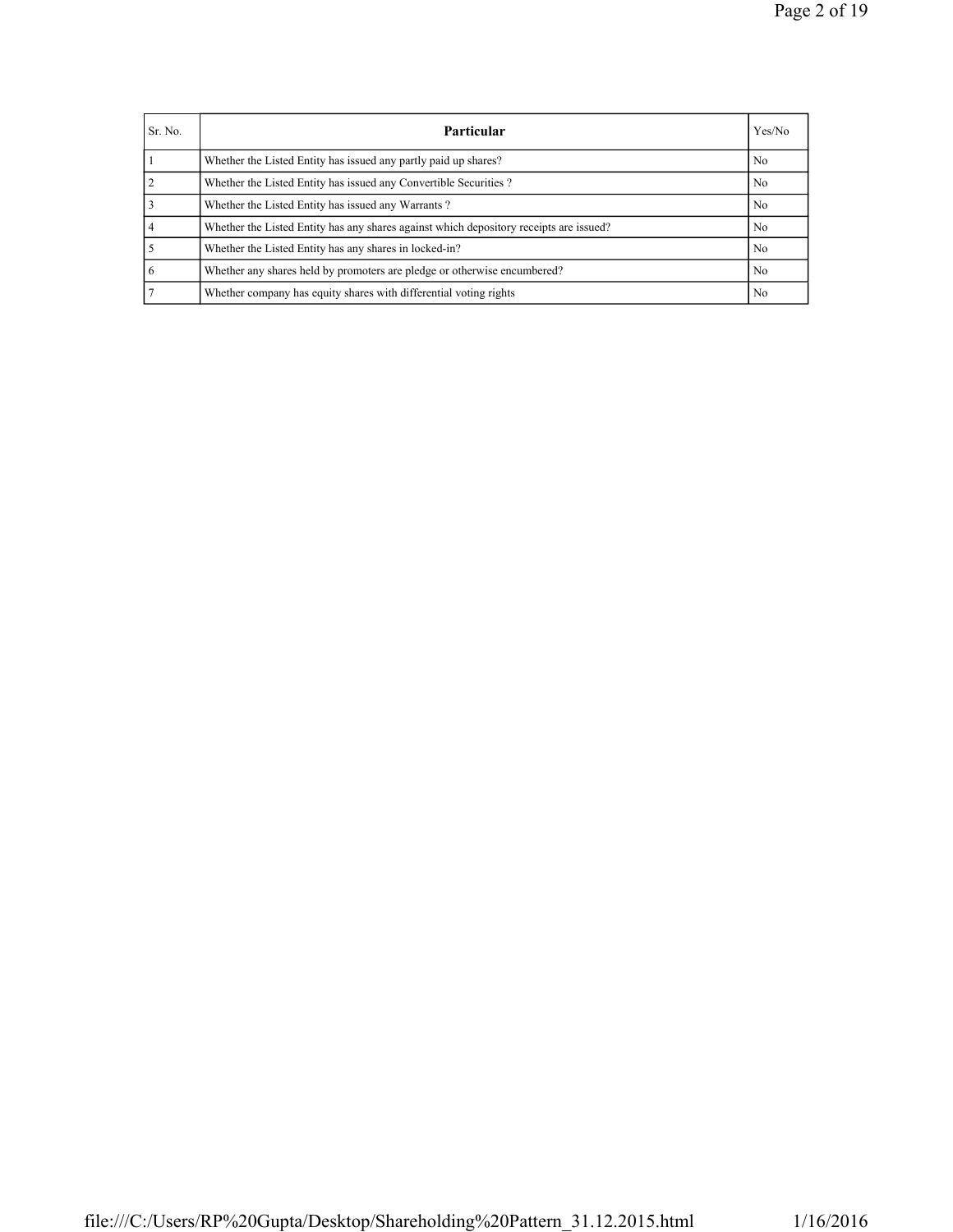|                 | Table I - Summary Statement holding of specified securities |                       |                                   |                           |                          |                                                  |                                                                                                                              |                                                                                    |                                                                  |               |              |                     |  |
|-----------------|-------------------------------------------------------------|-----------------------|-----------------------------------|---------------------------|--------------------------|--------------------------------------------------|------------------------------------------------------------------------------------------------------------------------------|------------------------------------------------------------------------------------|------------------------------------------------------------------|---------------|--------------|---------------------|--|
| Category<br>(I) |                                                             |                       | No. of                            | No. Of<br>Partly<br>paid- | No. Of<br>shares         | Total nos.                                       | Shareholding<br>as a % of total<br>no. of shares<br>(calculated as<br>per SCRR,<br>1957) (VIII)<br>As a $%$ of<br>$(A+B+C2)$ | Number<br>of Voting<br>Rights<br>held in<br>each class<br>of<br>securities<br>(IX) | Number of Voting Rights held<br>in each class of securities (IX) |               |              |                     |  |
|                 | Category of Nos. Of<br>shareholder<br>(II)                  | shareholders<br>(III) | fully paid<br>up equity<br>shares | up<br>equity              | underlying<br>Depository | shares<br>held (VII)<br>$= (IV) +$<br>$(V)+(VI)$ |                                                                                                                              |                                                                                    | No of Voting (XIV)<br>Rights                                     |               |              | Total as a          |  |
|                 |                                                             |                       | held $(IV)$                       | shares<br>held<br>(V)     | Receipts<br>(VI)         |                                                  |                                                                                                                              |                                                                                    | Class<br>eg: $X$                                                 | Class<br>eg:y | Total        | $%$ of<br>$(A+B+C)$ |  |
| (A)             | Promoter &<br>Promoter<br>Group                             | 19                    | 11882134                          | $\theta$                  | $\mathbf{0}$             | 11882134                                         | 61.88                                                                                                                        | $\mathbf{0}$                                                                       | $\mathbf{0}$                                                     | $\mathbf{0}$  | $\mathbf{0}$ |                     |  |
| (B)             | Public                                                      | 5027                  | 7319266                           | $\theta$                  | $\theta$                 | 7319266                                          | 38.12                                                                                                                        | $\theta$                                                                           | $\theta$                                                         | $\theta$      | $\theta$     |                     |  |
| (C)             | Non<br>Promoter-<br>Non Public                              |                       |                                   |                           |                          |                                                  |                                                                                                                              |                                                                                    |                                                                  |               |              |                     |  |
| (C1)            | <b>Shares</b><br>underlying<br><b>DRs</b>                   |                       |                                   |                           |                          |                                                  |                                                                                                                              |                                                                                    |                                                                  |               |              |                     |  |
| (C2)            | Shares held<br>bv<br>Employee<br>Trusts                     |                       |                                   |                           |                          |                                                  |                                                                                                                              |                                                                                    |                                                                  |               |              |                     |  |
|                 | Total                                                       | 5046                  | 19201400                          | $\theta$                  | $\mathbf{0}$             | 19201400                                         |                                                                                                                              | $\mathbf{0}$                                                                       | $\mathbf{0}$                                                     | $\theta$      | $\mathbf{0}$ |                     |  |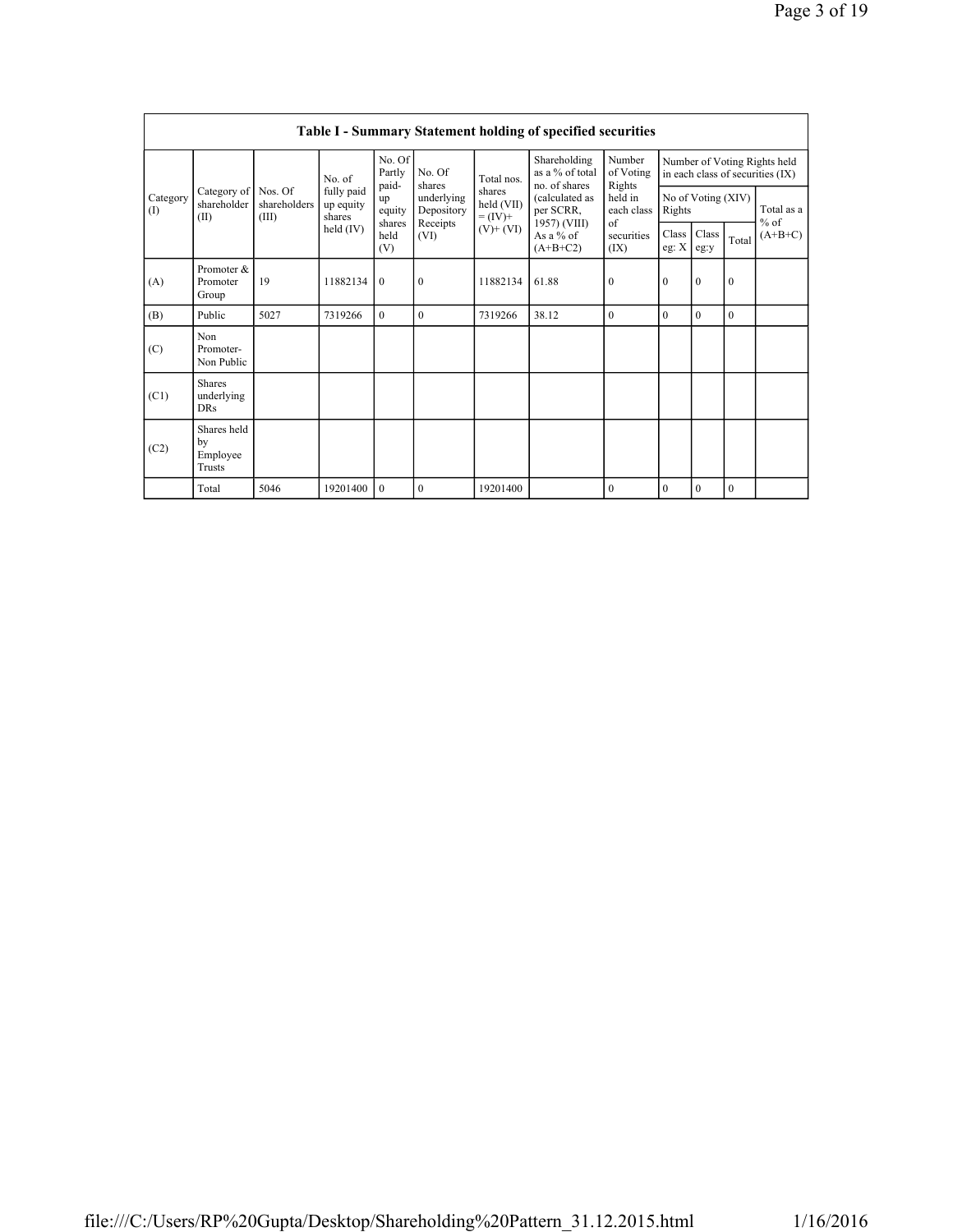|                 | Table I - Summary Statement holding of specified securities |                                                                               |                               |                                                                                                               |                                                                                                            |                                        |                                                      |                                                                               |                                                  |                                       |  |  |
|-----------------|-------------------------------------------------------------|-------------------------------------------------------------------------------|-------------------------------|---------------------------------------------------------------------------------------------------------------|------------------------------------------------------------------------------------------------------------|----------------------------------------|------------------------------------------------------|-------------------------------------------------------------------------------|--------------------------------------------------|---------------------------------------|--|--|
| Category<br>(1) | Category of<br>shareholder<br>(II)                          | No. Of Shares<br>Underlying<br>Outstanding<br>convertible<br>securities $(X)$ | No. Of<br>Warrants<br>$(X_i)$ | No. Of Shares<br>Underlying<br>Outstanding<br>convertible<br>securities and<br>No. Of<br>Warrants (Xi)<br>(a) | Shareholding, as a<br>% assuming full<br>conversion of<br>convertible<br>securities (as a<br>percentage of | Number of<br>Locked in<br>shares (XII) |                                                      | Number of<br><b>Shares</b><br>pledged or<br>otherwise<br>encumbered<br>(XIII) |                                                  | Number of<br>equity shares<br>held in |  |  |
|                 |                                                             |                                                                               |                               |                                                                                                               | diluted share<br>capital) $(XI) = (VII)$<br>$+(X)$ As a % of<br>$(A+B+C2)$                                 | No.<br>(a)                             | As a $%$<br>of total<br><b>Shares</b><br>held<br>(b) | No.<br>(a)                                                                    | As a $%$<br>of total<br><b>Shares</b><br>held(b) | dematerialized<br>form $(XIV)$        |  |  |
| (A)             | Promoter &<br>Promoter<br>Group                             | $\boldsymbol{0}$                                                              | $\mathbf{0}$                  | $\mathbf{0}$                                                                                                  | 61.88                                                                                                      | $\mathbf{0}$                           | $\mathbf{0}$                                         | $\mathbf{0}$                                                                  | $\mathbf{0}$                                     | 11882134                              |  |  |
| (B)             | Public                                                      | $\theta$                                                                      | $\theta$                      | $\theta$                                                                                                      | 38.12                                                                                                      | $\theta$                               | $\Omega$                                             |                                                                               |                                                  | 6425465                               |  |  |
| (C)             | Non<br>Promoter-<br>Non Public                              |                                                                               |                               |                                                                                                               |                                                                                                            |                                        |                                                      |                                                                               |                                                  |                                       |  |  |
| (C1)            | <b>Shares</b><br>underlying<br><b>DRs</b>                   |                                                                               |                               |                                                                                                               |                                                                                                            |                                        |                                                      |                                                                               |                                                  |                                       |  |  |
| (C2)            | Shares held<br>by<br>Employee<br><b>Trusts</b>              |                                                                               |                               |                                                                                                               |                                                                                                            |                                        |                                                      |                                                                               |                                                  |                                       |  |  |
|                 | Total                                                       | $\mathbf{0}$                                                                  | $\overline{0}$                | $\mathbf{0}$                                                                                                  |                                                                                                            | $\overline{0}$                         | $\mathbf{0}$                                         | $\mathbf{0}$                                                                  | $\mathbf{0}$                                     | 18307599                              |  |  |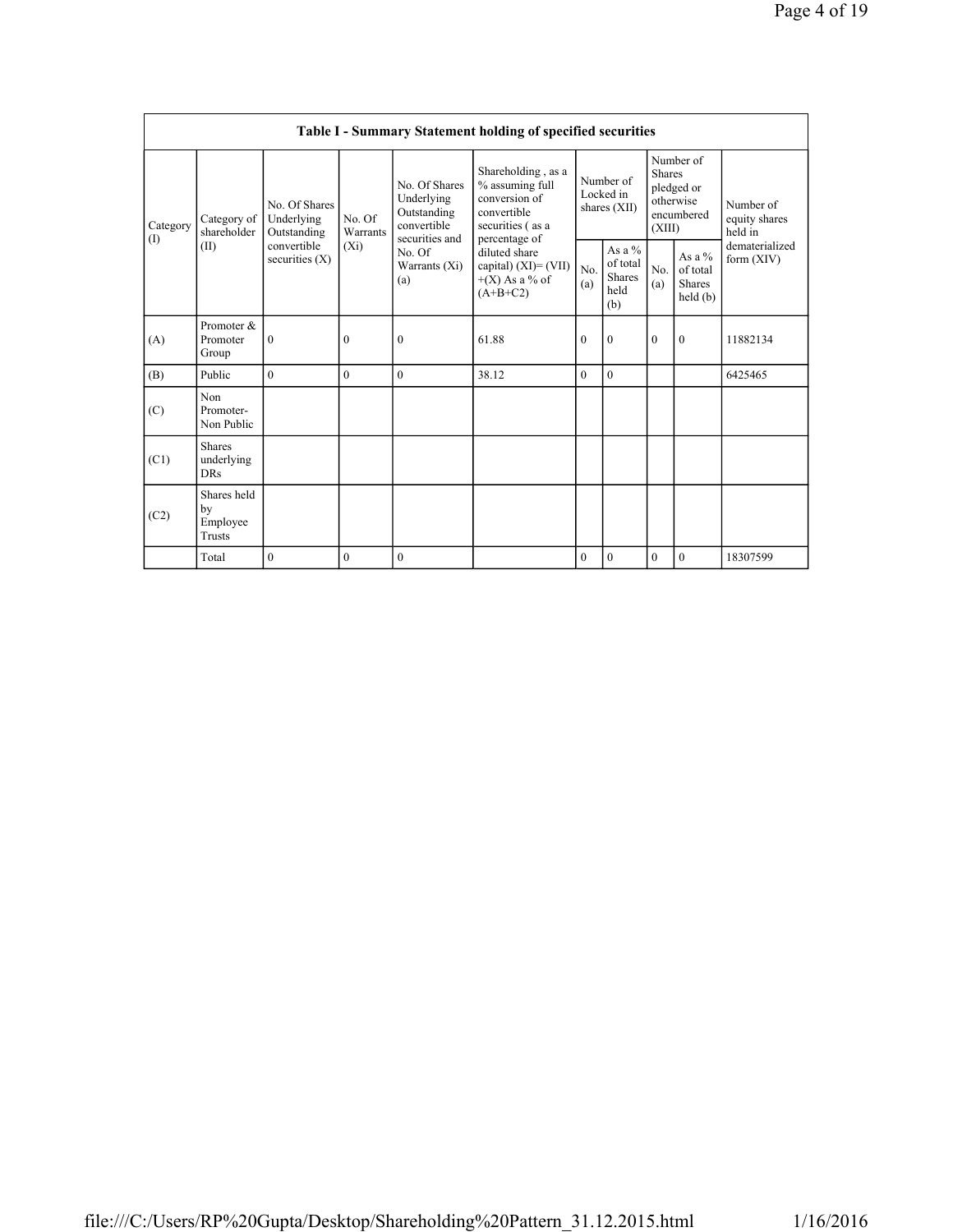| Table II - Statement showing shareholding pattern of the Promoter and Promoter Group    |                                                                                                                     |                                  |                                                |                                 |                                                |                                                      |                                                  |                              |                                                                     |                  |                           |  |
|-----------------------------------------------------------------------------------------|---------------------------------------------------------------------------------------------------------------------|----------------------------------|------------------------------------------------|---------------------------------|------------------------------------------------|------------------------------------------------------|--------------------------------------------------|------------------------------|---------------------------------------------------------------------|------------------|---------------------------|--|
|                                                                                         |                                                                                                                     |                                  | No. of                                         | No. Of<br>Partly                | No. Of                                         | Total nos.                                           | Shareholding<br>as a % of total<br>no. of shares |                              | Number of Voting Rights<br>held in each class of<br>securities (IX) |                  |                           |  |
| Sr.                                                                                     | Category & Name<br>of the Shareholders<br>(                                                                         | Nos. Of<br>shareholders<br>(III) | fully paid<br>up equity<br>shares<br>held (IV) | paid-<br>up<br>equity<br>shares | shares<br>underlying<br>Depository<br>Receipts | shares<br>held (VII)<br>$= (IV) +$<br>$(V)$ + $(VI)$ | (calculated as<br>per SCRR,<br>1957) (VIII)      | No of Voting (XIV)<br>Rights |                                                                     |                  | Total<br>as a %<br>of     |  |
|                                                                                         |                                                                                                                     |                                  |                                                | held<br>(V)                     | (VI)                                           |                                                      | As a % of<br>$(A+B+C2)$                          | Class<br>eg: X               | Class<br>eg:y                                                       | Total            | Total<br>Voting<br>rights |  |
| A                                                                                       | Table II - Statement showing shareholding pattern of the Promoter and Promoter Group                                |                                  |                                                |                                 |                                                |                                                      |                                                  |                              |                                                                     |                  |                           |  |
| (1)                                                                                     | Indian                                                                                                              |                                  |                                                |                                 |                                                |                                                      |                                                  |                              |                                                                     |                  |                           |  |
| (a)                                                                                     | Individuals/Hindu<br>undivided Family                                                                               | 13                               | 3929000                                        | $\boldsymbol{0}$                | $\boldsymbol{0}$                               | 3929000                                              | 20.46                                            | $\boldsymbol{0}$             | $\mathbf{0}$                                                        | $\boldsymbol{0}$ |                           |  |
| (d)                                                                                     | Any Other<br>(specify)                                                                                              | 6                                | 7953134                                        | $\boldsymbol{0}$                | $\boldsymbol{0}$                               | 7953134                                              | 41.42                                            | $\boldsymbol{0}$             | $\mathbf{0}$                                                        | $\boldsymbol{0}$ |                           |  |
| Sub-Total (A)<br>(1)                                                                    |                                                                                                                     | 19                               | 11882134                                       | $\mathbf{0}$                    | $\boldsymbol{0}$                               | 11882134                                             | 61.88                                            | $\boldsymbol{0}$             | $\mathbf{0}$                                                        | $\boldsymbol{0}$ |                           |  |
| (2)                                                                                     | Foreign                                                                                                             |                                  |                                                |                                 |                                                |                                                      |                                                  |                              |                                                                     |                  |                           |  |
| Total<br>Shareholding<br>of Promoter<br>and Promoter<br>Group $(A)=$<br>$(A)(1)+(A)(2)$ |                                                                                                                     | 19                               | 11882134                                       | $\boldsymbol{0}$                | $\boldsymbol{0}$                               | 11882134                                             | 61.88                                            | $\boldsymbol{0}$             | $\boldsymbol{0}$                                                    | $\boldsymbol{0}$ |                           |  |
| B                                                                                       | Table III - Statement showing shareholding pattern of the Public shareholder                                        |                                  |                                                |                                 |                                                |                                                      |                                                  |                              |                                                                     |                  |                           |  |
| (1)                                                                                     | Institutions                                                                                                        |                                  |                                                |                                 |                                                |                                                      |                                                  |                              |                                                                     |                  |                           |  |
| (f)                                                                                     | Financial<br><b>Institutions/ Banks</b>                                                                             | $\mathbf{1}$                     | 1000                                           | $\boldsymbol{0}$                | $\boldsymbol{0}$                               | 1000                                                 | 0.01                                             | $\boldsymbol{0}$             | $\boldsymbol{0}$                                                    | $\boldsymbol{0}$ |                           |  |
| Sub-Total (B)<br>(1)                                                                    |                                                                                                                     | $\mathbf{1}$                     | 1000                                           | $\boldsymbol{0}$                | $\boldsymbol{0}$                               | 1000                                                 | 0.01                                             |                              |                                                                     | $\boldsymbol{0}$ |                           |  |
| (3)                                                                                     | Non-institutions                                                                                                    |                                  |                                                |                                 |                                                |                                                      |                                                  |                              |                                                                     |                  |                           |  |
| (a(i))                                                                                  | Individuals -<br>i.Individual<br>shareholders<br>holding nominal<br>share capital up to<br>Rs. 2 lakhs.             | 4833                             | 6277778                                        | $\boldsymbol{0}$                | $\boldsymbol{0}$                               | 6277778                                              | 32.69                                            | $\boldsymbol{0}$             | $\mathbf{0}$                                                        | $\boldsymbol{0}$ |                           |  |
| (a(ii))                                                                                 | Individuals - ii.<br>Individual<br>shareholders<br>holding nominal<br>share capital in<br>excess of Rs. 2<br>lakhs. | 3                                | 507425                                         | $\boldsymbol{0}$                | $\boldsymbol{0}$                               | 507425                                               | 2.64                                             | $\boldsymbol{0}$             | $\mathbf{0}$                                                        | $\boldsymbol{0}$ |                           |  |
| (b)                                                                                     | NBFCs registered<br>with RBI                                                                                        | $\mathbf{1}$                     | 143822                                         | $\mathbf{0}$                    | $\boldsymbol{0}$                               | 143822                                               | 0.75                                             | $\mathbf{0}$                 | $\mathbf{0}$                                                        | $\overline{0}$   |                           |  |
| (e)                                                                                     | Any Other<br>(specify)                                                                                              | 189                              | 389241                                         | $\mathbf{0}$                    | $\boldsymbol{0}$                               | 389241                                               | 2.03                                             | $\mathbf{0}$                 | $\mathbf{0}$                                                        | $\overline{0}$   |                           |  |
| Sub-Total (B)<br>(3)                                                                    |                                                                                                                     | 5026                             | 7318266                                        | $\boldsymbol{0}$                | $\boldsymbol{0}$                               | 7318266                                              | 38.11                                            | $\boldsymbol{0}$             | $\mathbf{0}$                                                        | $\overline{0}$   |                           |  |
| <b>Total Public</b><br>Shareholding<br>$(B)=(B)(1)+$<br>$(B)(2)+(B)(3)$                 |                                                                                                                     | 5027                             | 7319266                                        | $\boldsymbol{0}$                | $\boldsymbol{0}$                               | 7319266                                              | 38.12                                            | $\boldsymbol{0}$             | $\boldsymbol{0}$                                                    | $\boldsymbol{0}$ |                           |  |
| $\mathbf C$                                                                             | Table IV - Statement showing shareholding pattern of the Non Promoter- Non Public shareholder                       |                                  |                                                |                                 |                                                |                                                      |                                                  |                              |                                                                     |                  |                           |  |
| Total<br>$(A+B+C2)$                                                                     |                                                                                                                     | 5046                             | 19201400                                       | $\boldsymbol{0}$                | $\overline{0}$                                 | 19201400                                             | 100                                              | $\boldsymbol{0}$             | $\mathbf{0}$                                                        | $\overline{0}$   |                           |  |
| Total<br>$(A+B+C)$                                                                      |                                                                                                                     | 5046                             | 19201400                                       | $\boldsymbol{0}$                | $\boldsymbol{0}$                               | 19201400                                             |                                                  | $\boldsymbol{0}$             | $\bf{0}$                                                            | $\overline{0}$   |                           |  |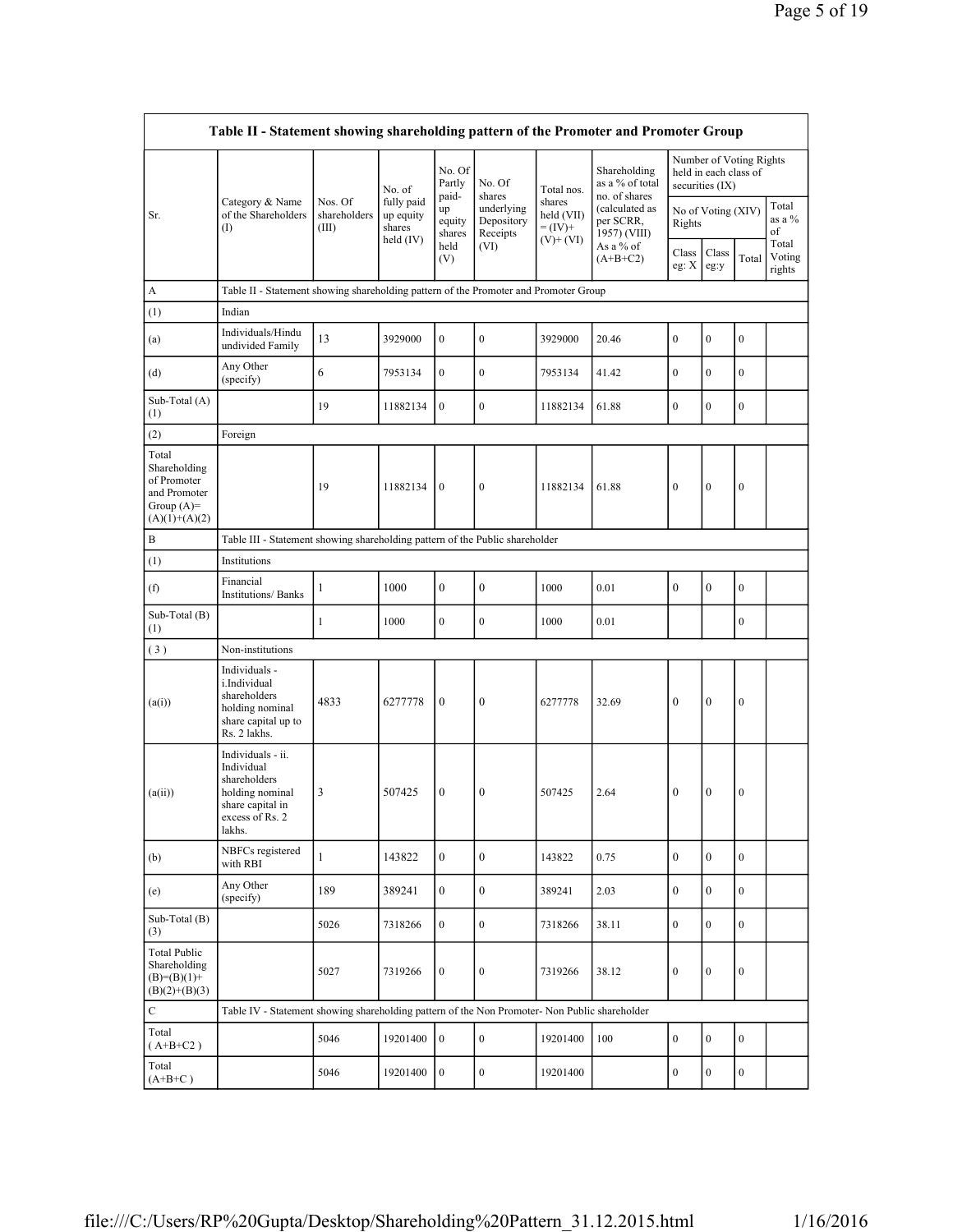| Table II - Statement showing shareholding pattern of the Promoter and Promoter Group  |                                                                               |                               |                                                                                                               |                                                                                                         |                  |                                          |                  |                                                                               |                                                         |  |  |
|---------------------------------------------------------------------------------------|-------------------------------------------------------------------------------|-------------------------------|---------------------------------------------------------------------------------------------------------------|---------------------------------------------------------------------------------------------------------|------------------|------------------------------------------|------------------|-------------------------------------------------------------------------------|---------------------------------------------------------|--|--|
| Sr.                                                                                   | No. Of Shares<br>Underlying<br>Outstanding<br>convertible<br>securities $(X)$ | No. Of<br>Warrants<br>$(X_i)$ | No. Of Shares<br>Underlying<br>Outstanding<br>convertible<br>securities and<br>No. Of<br>Warrants (Xi)<br>(a) | Shareholding, as a %<br>assuming full<br>conversion of<br>convertible securities<br>(as a percentage of |                  | Number of<br>Locked in<br>shares $(XII)$ |                  | Number of<br><b>Shares</b><br>pledged or<br>otherwise<br>encumbered<br>(XIII) | Number of<br>equity shares<br>held in<br>dematerialized |  |  |
|                                                                                       |                                                                               |                               |                                                                                                               | diluted share capital)<br>$(XI) = (VII)+(X) As a$<br>% of $(A+B+C2)$                                    | No.<br>(a)       | As a %<br>of total<br>Shares<br>held (b) | No.<br>(a)       | As a %<br>of total<br><b>Shares</b><br>held(b)                                | form $(XIV)$                                            |  |  |
| A                                                                                     |                                                                               |                               |                                                                                                               | Table II - Statement showing shareholding pattern of the Promoter and Promoter Group                    |                  |                                          |                  |                                                                               |                                                         |  |  |
| (1)                                                                                   | Indian                                                                        |                               |                                                                                                               |                                                                                                         |                  |                                          |                  |                                                                               |                                                         |  |  |
| (a)                                                                                   | $\overline{0}$                                                                | $\boldsymbol{0}$              | $\boldsymbol{0}$                                                                                              | 20.46                                                                                                   | $\boldsymbol{0}$ | $\boldsymbol{0}$                         | $\boldsymbol{0}$ | $\boldsymbol{0}$                                                              | 3929000                                                 |  |  |
| (d)                                                                                   | $\overline{0}$                                                                | $\boldsymbol{0}$              | $\mathbf{0}$                                                                                                  | 41.42                                                                                                   | $\mathbf{0}$     | $\overline{0}$                           | $\overline{0}$   | $\mathbf{0}$                                                                  | 7953134                                                 |  |  |
| Sub-Total (A)<br>(1)                                                                  | $\overline{0}$                                                                | $\overline{0}$                | $\mathbf{0}$                                                                                                  | 61.88                                                                                                   | $\mathbf{0}$     | $\mathbf{0}$                             | $\overline{0}$   | $\overline{0}$                                                                | 11882134                                                |  |  |
| (2)                                                                                   | Foreign                                                                       |                               |                                                                                                               |                                                                                                         |                  |                                          |                  |                                                                               |                                                         |  |  |
| Total<br>Shareholding of<br>Promoter and<br>Promoter Group<br>$(A)=(A)(1)+(A)$<br>(2) | $\boldsymbol{0}$                                                              | $\boldsymbol{0}$              | $\boldsymbol{0}$                                                                                              | 61.88                                                                                                   | $\mathbf{0}$     | $\boldsymbol{0}$                         | $\boldsymbol{0}$ | $\boldsymbol{0}$                                                              | 11882134                                                |  |  |
| $\, {\bf B}$                                                                          |                                                                               |                               |                                                                                                               | Table III - Statement showing shareholding pattern of the Public shareholder                            |                  |                                          |                  |                                                                               |                                                         |  |  |
| (1)                                                                                   | Institutions                                                                  |                               |                                                                                                               |                                                                                                         |                  |                                          |                  |                                                                               |                                                         |  |  |
| (f)                                                                                   | $\overline{0}$                                                                | $\boldsymbol{0}$              | $\boldsymbol{0}$                                                                                              | 0.01                                                                                                    | $\boldsymbol{0}$ | $\mathbf{0}$                             |                  |                                                                               | 1000                                                    |  |  |
| Sub-Total (B)<br>(1)                                                                  | $\overline{0}$                                                                | $\overline{0}$                | $\mathbf{0}$                                                                                                  | 0.01                                                                                                    | $\mathbf{0}$     | $\mathbf{0}$                             |                  |                                                                               | 1000                                                    |  |  |
| (3)                                                                                   | Non-institutions                                                              |                               |                                                                                                               |                                                                                                         |                  |                                          |                  |                                                                               |                                                         |  |  |
| (a(i))                                                                                | $\overline{0}$                                                                | $\boldsymbol{0}$              | $\boldsymbol{0}$                                                                                              | 32.69                                                                                                   | $\mathbf{0}$     | $\boldsymbol{0}$                         |                  |                                                                               | 5389978                                                 |  |  |
| (a(ii))                                                                               | $\overline{0}$                                                                | $\overline{0}$                | $\mathbf{0}$                                                                                                  | 2.64                                                                                                    | $\mathbf{0}$     | $\mathbf{0}$                             |                  |                                                                               | 507425                                                  |  |  |
| (b)                                                                                   | $\boldsymbol{0}$                                                              | $\boldsymbol{0}$              | $\overline{0}$                                                                                                | 0.75                                                                                                    | $\boldsymbol{0}$ | $\boldsymbol{0}$                         |                  |                                                                               | 143822                                                  |  |  |
| (e)                                                                                   | $\overline{0}$                                                                | $\boldsymbol{0}$              | $\overline{0}$                                                                                                | 2.03                                                                                                    | $\boldsymbol{0}$ | $\mathbf{0}$                             |                  |                                                                               | 383240                                                  |  |  |
| Sub-Total (B)<br>(3)                                                                  | $\overline{0}$                                                                | $\overline{0}$                | $\mathbf{0}$                                                                                                  | 38.11                                                                                                   | $\mathbf{0}$     | $\overline{0}$                           |                  |                                                                               | 6424465                                                 |  |  |
| <b>Total Public</b><br>Shareholding<br>$(B)= (B)(1)+(B)$<br>$(2)+(B)(3)$              | $\overline{0}$                                                                | $\overline{0}$                | $\boldsymbol{0}$                                                                                              | 38.12                                                                                                   | $\mathbf{0}$     | $\mathbf{0}$                             |                  |                                                                               | 6425465                                                 |  |  |
| $\mathbf C$                                                                           |                                                                               |                               |                                                                                                               | Table IV - Statement showing shareholding pattern of the Non Promoter- Non Public shareholder           |                  |                                          |                  |                                                                               |                                                         |  |  |
| Total<br>$(A+B+C2)$                                                                   | $\overline{0}$                                                                | $\boldsymbol{0}$              | $\boldsymbol{0}$                                                                                              | 100                                                                                                     | $\boldsymbol{0}$ | $\boldsymbol{0}$                         |                  |                                                                               | 18307599                                                |  |  |
| Total $(A+B+C)$                                                                       | $\boldsymbol{0}$                                                              | $\boldsymbol{0}$              | $\boldsymbol{0}$                                                                                              |                                                                                                         | $\boldsymbol{0}$ | $\boldsymbol{0}$                         | $\boldsymbol{0}$ | $\boldsymbol{0}$                                                              | 18307599                                                |  |  |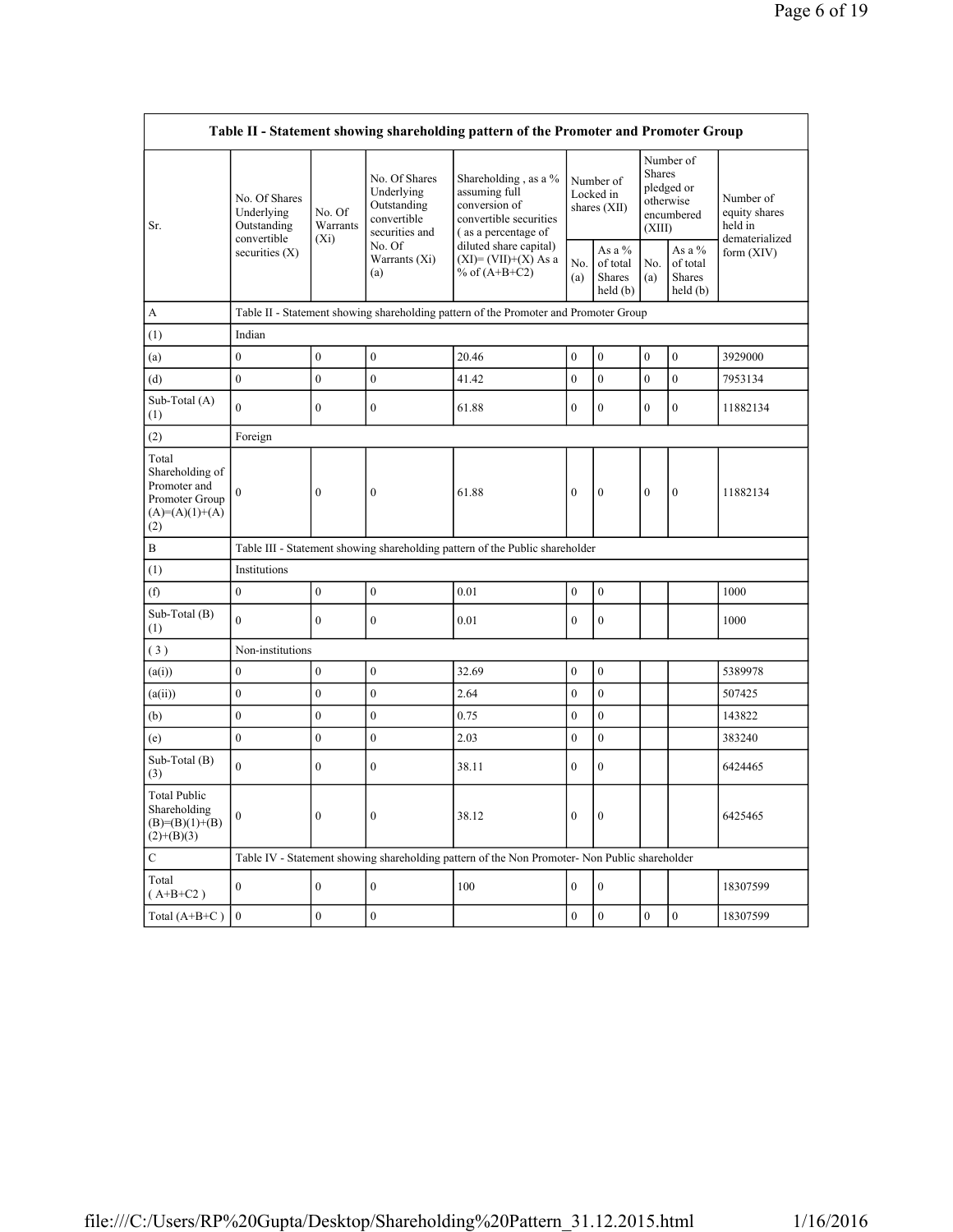| Individuals/Hindu undivided Family                                                                                                                                                            |                                                               |                              |                                                 |                                               |                                |                                               |                                                      |  |  |  |  |
|-----------------------------------------------------------------------------------------------------------------------------------------------------------------------------------------------|---------------------------------------------------------------|------------------------------|-------------------------------------------------|-----------------------------------------------|--------------------------------|-----------------------------------------------|------------------------------------------------------|--|--|--|--|
| Searial No.                                                                                                                                                                                   | $\mathbf{1}$                                                  | $\sqrt{2}$                   | $\overline{3}$                                  | $\overline{4}$                                | $\sqrt{5}$                     | 6                                             | $\tau$                                               |  |  |  |  |
| Name of the<br>Shareholders (I)                                                                                                                                                               | <b>NARINDER</b><br><b>SINGH</b><br><b>GHUMMAN</b>             | <b>MANJIT</b><br><b>KAUR</b> | <b>JASPAL</b><br><b>SINGH</b><br><b>DHILLON</b> | TEJINDERJEET<br><b>KAUR</b><br><b>GHUMMAN</b> | <b>SARITA</b><br><b>SANDHU</b> | DEVINDERJEET<br><b>SINGH</b><br><b>SANDHU</b> | <b>SATINDERJEET</b><br><b>SINGH</b><br><b>SANDHU</b> |  |  |  |  |
| PAN(II)                                                                                                                                                                                       | AAAPG0769L                                                    | AAGPK4376B                   | AAJPD6381J                                      | ABJPG6987C                                    | ABJPS0310F                     | ABJPS2761E                                    | ABJPS2763G                                           |  |  |  |  |
| No. of fully paid<br>up equity shares<br>held (IV)                                                                                                                                            | 1465000                                                       | 585000                       | 2000                                            | 296000                                        | 666000                         | 101000                                        | 288000                                               |  |  |  |  |
| No. Of Partly<br>paid-up equity<br>shares held (V)                                                                                                                                            | $\boldsymbol{0}$                                              | $\boldsymbol{0}$             | $\boldsymbol{0}$                                | $\boldsymbol{0}$                              | $\boldsymbol{0}$               | $\boldsymbol{0}$                              | $\boldsymbol{0}$                                     |  |  |  |  |
| No. Of shares<br>underlying<br>Depository<br>Receipts (VI)                                                                                                                                    | $\boldsymbol{0}$                                              | $\boldsymbol{0}$             | $\boldsymbol{0}$                                | $\boldsymbol{0}$                              | $\boldsymbol{0}$               | $\boldsymbol{0}$                              | $\boldsymbol{0}$                                     |  |  |  |  |
| Total nos.<br>shares held<br>$(VII) = (IV) +$<br>$(V)$ + $(VI)$                                                                                                                               | 1465000                                                       | 585000                       | 2000                                            | 296000                                        | 666000                         | 101000                                        | 288000                                               |  |  |  |  |
| Shareholding as<br>a % of total no.<br>of shares<br>(calculated as<br>per SCRR,<br>1957) (VIII) As<br>$a\%$ of<br>$(A+B+C2)$                                                                  | 7.63                                                          | 3.05                         | 0.01                                            | 1.54                                          | 3.47                           | 0.53                                          | 1.5                                                  |  |  |  |  |
|                                                                                                                                                                                               | Number of Voting Rights held in each class of securities (IX) |                              |                                                 |                                               |                                |                                               |                                                      |  |  |  |  |
| Class eg:X                                                                                                                                                                                    | $\boldsymbol{0}$                                              | $\boldsymbol{0}$             | $\boldsymbol{0}$                                | $\mathbf{0}$                                  | $\boldsymbol{0}$               | $\boldsymbol{0}$                              | $\boldsymbol{0}$                                     |  |  |  |  |
| Class eg:y                                                                                                                                                                                    | $\boldsymbol{0}$                                              | $\boldsymbol{0}$             | $\boldsymbol{0}$                                | $\boldsymbol{0}$                              | $\boldsymbol{0}$               | $\boldsymbol{0}$                              | $\boldsymbol{0}$                                     |  |  |  |  |
| Total                                                                                                                                                                                         | $\boldsymbol{0}$                                              | $\boldsymbol{0}$             | $\boldsymbol{0}$                                | $\boldsymbol{0}$                              | $\boldsymbol{0}$               | $\boldsymbol{0}$                              | $\boldsymbol{0}$                                     |  |  |  |  |
| Total as a % of<br><b>Total Voting</b><br>rights                                                                                                                                              | $\boldsymbol{0}$                                              | $\boldsymbol{0}$             | $\boldsymbol{0}$                                | $\boldsymbol{0}$                              | $\boldsymbol{0}$               | $\boldsymbol{0}$                              | $\boldsymbol{0}$                                     |  |  |  |  |
| No. Of Shares<br>Underlying<br>Outstanding<br>convertible<br>securities $(X)$                                                                                                                 | $\boldsymbol{0}$                                              | $\boldsymbol{0}$             | $\boldsymbol{0}$                                | $\boldsymbol{0}$                              | $\boldsymbol{0}$               | $\boldsymbol{0}$                              | $\boldsymbol{0}$                                     |  |  |  |  |
| No. Of<br>Warrants (Xi)                                                                                                                                                                       | $\mathbf{0}$                                                  | $\boldsymbol{0}$             | $\boldsymbol{0}$                                | $\boldsymbol{0}$                              | $\boldsymbol{0}$               | $\boldsymbol{0}$                              | $\boldsymbol{0}$                                     |  |  |  |  |
| No. Of Shares<br>Underlying<br>Outstanding<br>convertible<br>securities and<br>No. Of<br>Warrants (Xi)<br>(a)                                                                                 | $\boldsymbol{0}$                                              | $\boldsymbol{0}$             | $\boldsymbol{0}$                                | $\boldsymbol{0}$                              | $\boldsymbol{0}$               | $\boldsymbol{0}$                              | $\boldsymbol{0}$                                     |  |  |  |  |
| Shareholding,<br>as a % assuming<br>full conversion<br>of convertible<br>securities (as a<br>percentage of<br>diluted share<br>capital) $(XI)=$<br>$(VII)+(Xi)(a)$<br>As a % of<br>$(A+B+C2)$ | 7.63                                                          | 3.05                         | 0.01                                            | 1.54                                          | 3.47                           | 0.53                                          | 1.5                                                  |  |  |  |  |
| Number of Locked in shares (XII)                                                                                                                                                              |                                                               |                              |                                                 |                                               |                                |                                               |                                                      |  |  |  |  |
| No. $(a)$                                                                                                                                                                                     | $\boldsymbol{0}$                                              | $\boldsymbol{0}$             | $\boldsymbol{0}$                                | $\boldsymbol{0}$                              | $\boldsymbol{0}$               | $\boldsymbol{0}$                              | $\boldsymbol{0}$                                     |  |  |  |  |
| As a % of total<br>Shares held (b)                                                                                                                                                            | $\mathbf{0}$                                                  | $\boldsymbol{0}$             | $\boldsymbol{0}$                                | $\boldsymbol{0}$                              | $\boldsymbol{0}$               | $\boldsymbol{0}$                              | $\boldsymbol{0}$                                     |  |  |  |  |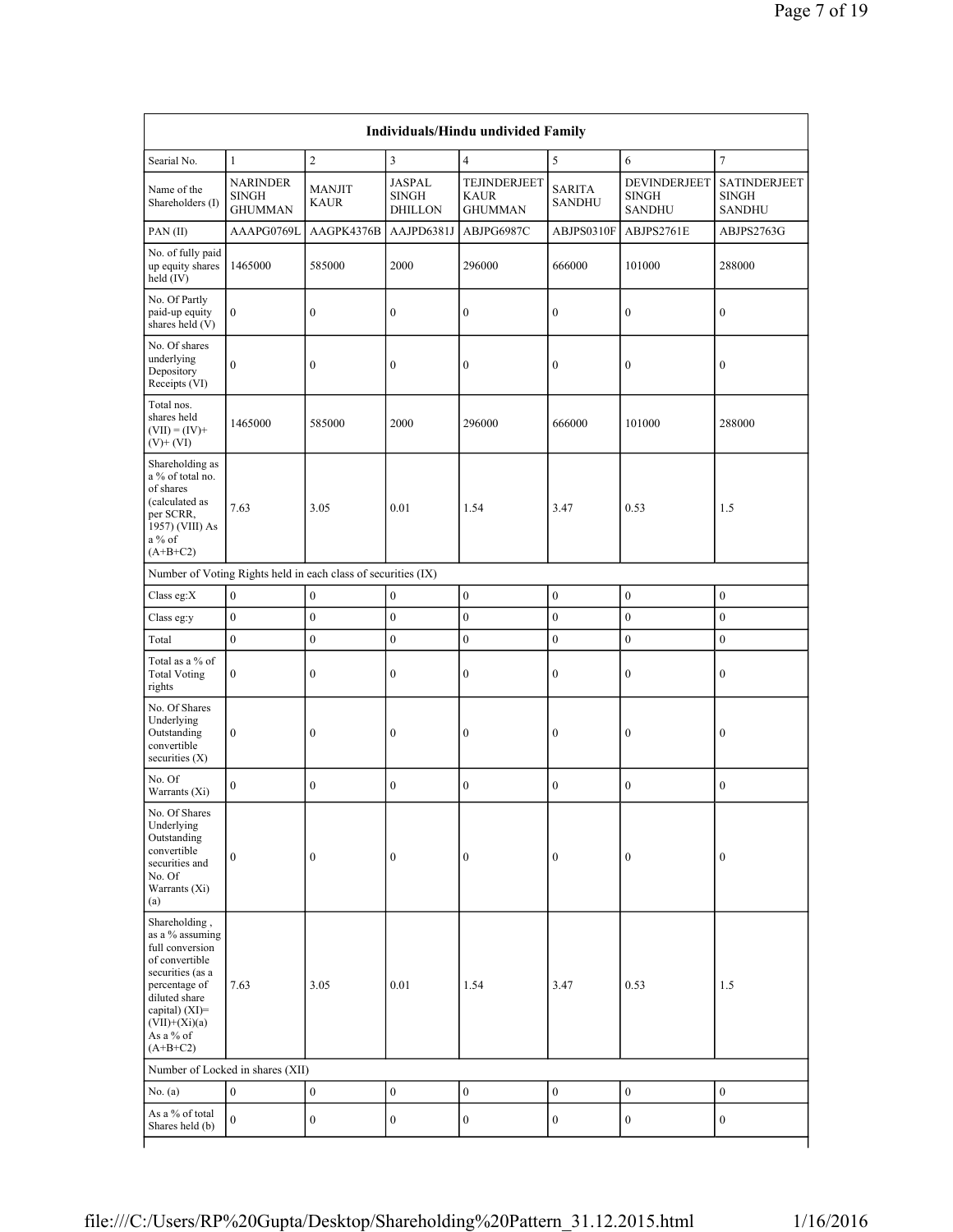Number of Shares pledged or otherwise encumbered (XIII)

| Number of Shares pledged or otherwise encumbered (XIII)                 |          |        |      |        |        |          |        |  |  |
|-------------------------------------------------------------------------|----------|--------|------|--------|--------|----------|--------|--|--|
| No. $(a)$                                                               |          |        |      |        |        | $\bf{0}$ |        |  |  |
| As a % of total<br>Shares held (b)                                      | $\Omega$ |        |      | v      |        | $\theta$ | v      |  |  |
| Number of<br>equity shares<br>held in<br>dematerialized<br>form $(XIV)$ | 1465000  | 585000 | 2000 | 296000 | 666000 | 101000   | 288000 |  |  |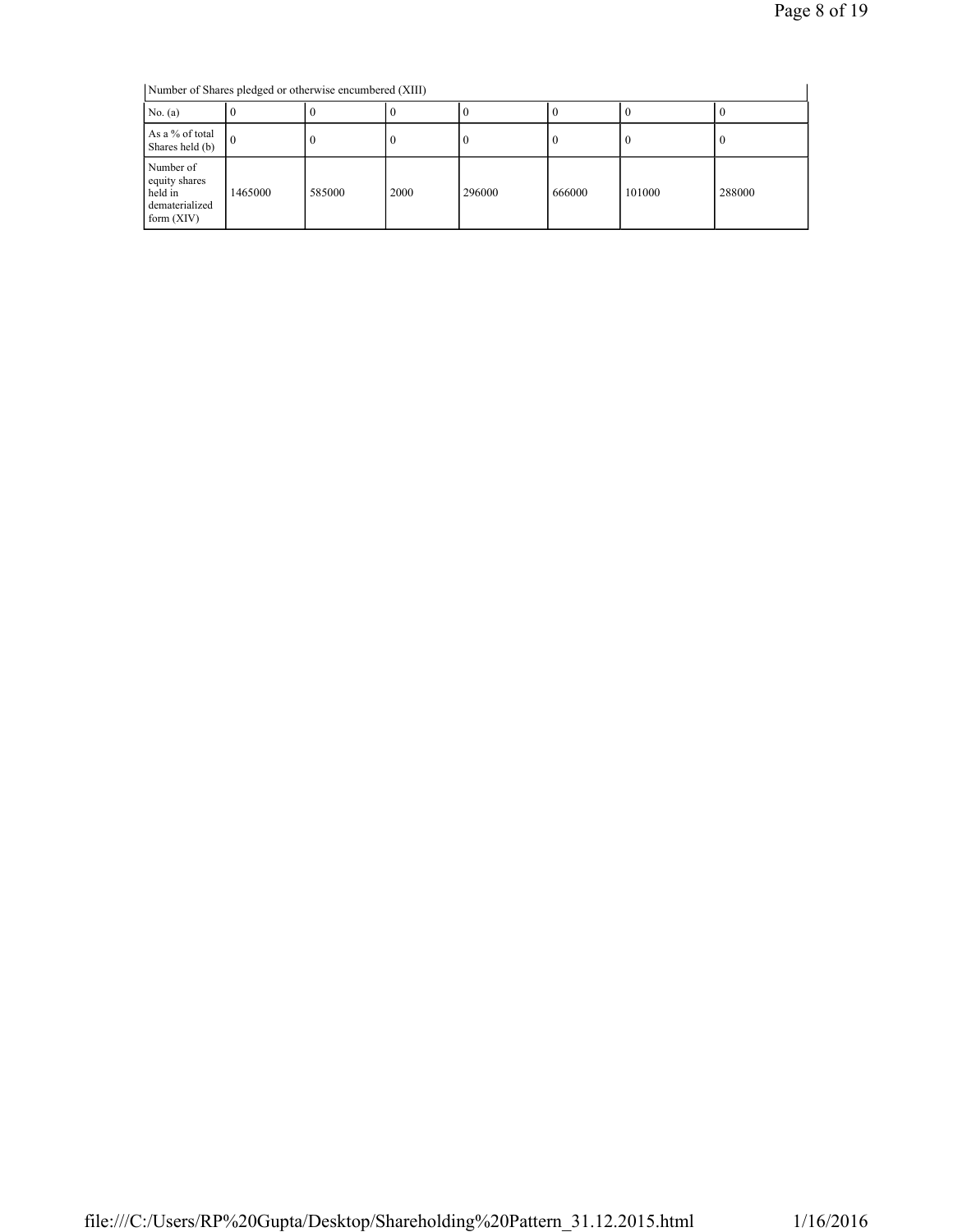| Individuals/Hindu undivided Family                                                                                                                                                        |                                |                               |                                |                                |                                     |                        |  |  |  |  |
|-------------------------------------------------------------------------------------------------------------------------------------------------------------------------------------------|--------------------------------|-------------------------------|--------------------------------|--------------------------------|-------------------------------------|------------------------|--|--|--|--|
| Searial No.                                                                                                                                                                               | 8                              | 9                             | 10                             | 11                             | 12                                  | 13                     |  |  |  |  |
| Name of the<br>Shareholders (I)                                                                                                                                                           | <b>GURBIR</b><br><b>SANDHU</b> | <b>GURDIAL</b><br><b>KAUR</b> | <b>SHANA</b><br><b>GHUMMAN</b> | <b>SUMER</b><br><b>GHUMMAN</b> | <b>JIT MOHINDAR</b><br><b>SINGH</b> | ANGAD<br><b>SANDHU</b> |  |  |  |  |
| PAN(II)                                                                                                                                                                                   | ABJPS6626A                     | AEVPG5900N                    | AGGPG1329Q                     | AHMPG7844D                     | AHOPS1196G                          | AVJPS6029H             |  |  |  |  |
| No. of fully paid<br>up equity shares<br>held (IV)                                                                                                                                        | 323000                         | 32000                         | 12000                          | 1000                           | 6000                                | 152000                 |  |  |  |  |
| No. Of Partly paid-<br>up equity shares<br>held(V)                                                                                                                                        | $\boldsymbol{0}$               | $\boldsymbol{0}$              | $\boldsymbol{0}$               | $\boldsymbol{0}$               | $\boldsymbol{0}$                    | $\boldsymbol{0}$       |  |  |  |  |
| No. Of shares<br>underlying<br>Depository<br>Receipts (VI)                                                                                                                                | $\mathbf{0}$                   | $\mathbf{0}$                  | $\mathbf{0}$                   | $\boldsymbol{0}$               | $\boldsymbol{0}$                    | $\mathbf{0}$           |  |  |  |  |
| Total nos. shares<br>held $(VII) = (IV) +$<br>$(V)+(VI)$                                                                                                                                  | 323000                         | 32000                         | 12000                          | 1000                           | 6000                                | 152000                 |  |  |  |  |
| Shareholding as a<br>% of total no. of<br>shares (calculated<br>as per SCRR,<br>1957) (VIII) As a<br>% of $(A+B+C2)$                                                                      | 1.68                           | 0.17                          | 0.06                           | 0.01                           | 0.03                                | 0.79                   |  |  |  |  |
| Number of Voting Rights held in each class of securities (IX)                                                                                                                             |                                |                               |                                |                                |                                     |                        |  |  |  |  |
| Class eg:X                                                                                                                                                                                | $\boldsymbol{0}$               | $\boldsymbol{0}$              | $\boldsymbol{0}$               | $\boldsymbol{0}$               | $\mathbf{0}$                        | $\boldsymbol{0}$       |  |  |  |  |
| Class eg:y                                                                                                                                                                                | $\boldsymbol{0}$               | $\boldsymbol{0}$              | $\mathbf{0}$                   | $\boldsymbol{0}$               | $\boldsymbol{0}$                    | $\mathbf{0}$           |  |  |  |  |
| Total                                                                                                                                                                                     | $\boldsymbol{0}$               | $\boldsymbol{0}$              | $\boldsymbol{0}$               | $\boldsymbol{0}$               | $\boldsymbol{0}$                    | $\mathbf{0}$           |  |  |  |  |
| Total as a % of<br><b>Total Voting rights</b>                                                                                                                                             | $\mathbf{0}$                   | $\boldsymbol{0}$              | $\boldsymbol{0}$               | $\boldsymbol{0}$               | $\overline{0}$                      | $\overline{0}$         |  |  |  |  |
| No. Of Shares<br>Underlying<br>Outstanding<br>convertible<br>securities $(X)$                                                                                                             | $\boldsymbol{0}$               | $\boldsymbol{0}$              | $\boldsymbol{0}$               | $\boldsymbol{0}$               | $\boldsymbol{0}$                    | $\boldsymbol{0}$       |  |  |  |  |
| No. Of Warrants<br>$(X_i)$                                                                                                                                                                | $\mathbf{0}$                   | $\mathbf{0}$                  | $\overline{0}$                 | $\boldsymbol{0}$               | $\mathbf{0}$                        | $\overline{0}$         |  |  |  |  |
| No. Of Shares<br>Underlying<br>Outstanding<br>convertible<br>securities and No.<br>Of Warrants $(X_1)$<br>(a)                                                                             | $\boldsymbol{0}$               | $\boldsymbol{0}$              | $\boldsymbol{0}$               | $\boldsymbol{0}$               | $\boldsymbol{0}$                    | $\boldsymbol{0}$       |  |  |  |  |
| Shareholding, as a<br>% assuming full<br>conversion of<br>convertible<br>securities (as a<br>percentage of<br>diluted share<br>capital) (XI)= (VII)<br>$+(Xi)(a)$ As a % of<br>$(A+B+C2)$ | 1.68                           | 0.17                          | 0.06                           | 0.01                           | 0.03                                | 0.79                   |  |  |  |  |
| Number of Locked in shares (XII)                                                                                                                                                          |                                |                               |                                |                                |                                     |                        |  |  |  |  |
| No. (a)                                                                                                                                                                                   | $\boldsymbol{0}$               | $\boldsymbol{0}$              | $\boldsymbol{0}$               | $\boldsymbol{0}$               | $\boldsymbol{0}$                    | $\mathbf{0}$           |  |  |  |  |
| As a % of total<br>Shares held (b)                                                                                                                                                        | $\mathbf{0}$                   | $\mathbf{0}$                  | $\boldsymbol{0}$               | $\boldsymbol{0}$               | $\boldsymbol{0}$                    | $\boldsymbol{0}$       |  |  |  |  |
| Number of Shares pledged or otherwise encumbered (XIII)                                                                                                                                   |                                |                               |                                |                                |                                     |                        |  |  |  |  |
| No. $(a)$                                                                                                                                                                                 | $\mathbf{0}$                   | $\boldsymbol{0}$              | $\boldsymbol{0}$               | $\boldsymbol{0}$               | $\mathbf{0}$                        | $\boldsymbol{0}$       |  |  |  |  |
| As a % of total<br>Shares held (b)                                                                                                                                                        | $\mathbf{0}$                   | $\boldsymbol{0}$              | $\boldsymbol{0}$               | $\boldsymbol{0}$               | $\boldsymbol{0}$                    | $\boldsymbol{0}$       |  |  |  |  |
|                                                                                                                                                                                           | 323000                         | 32000                         | 12000                          | 1000                           | 6000                                | 152000                 |  |  |  |  |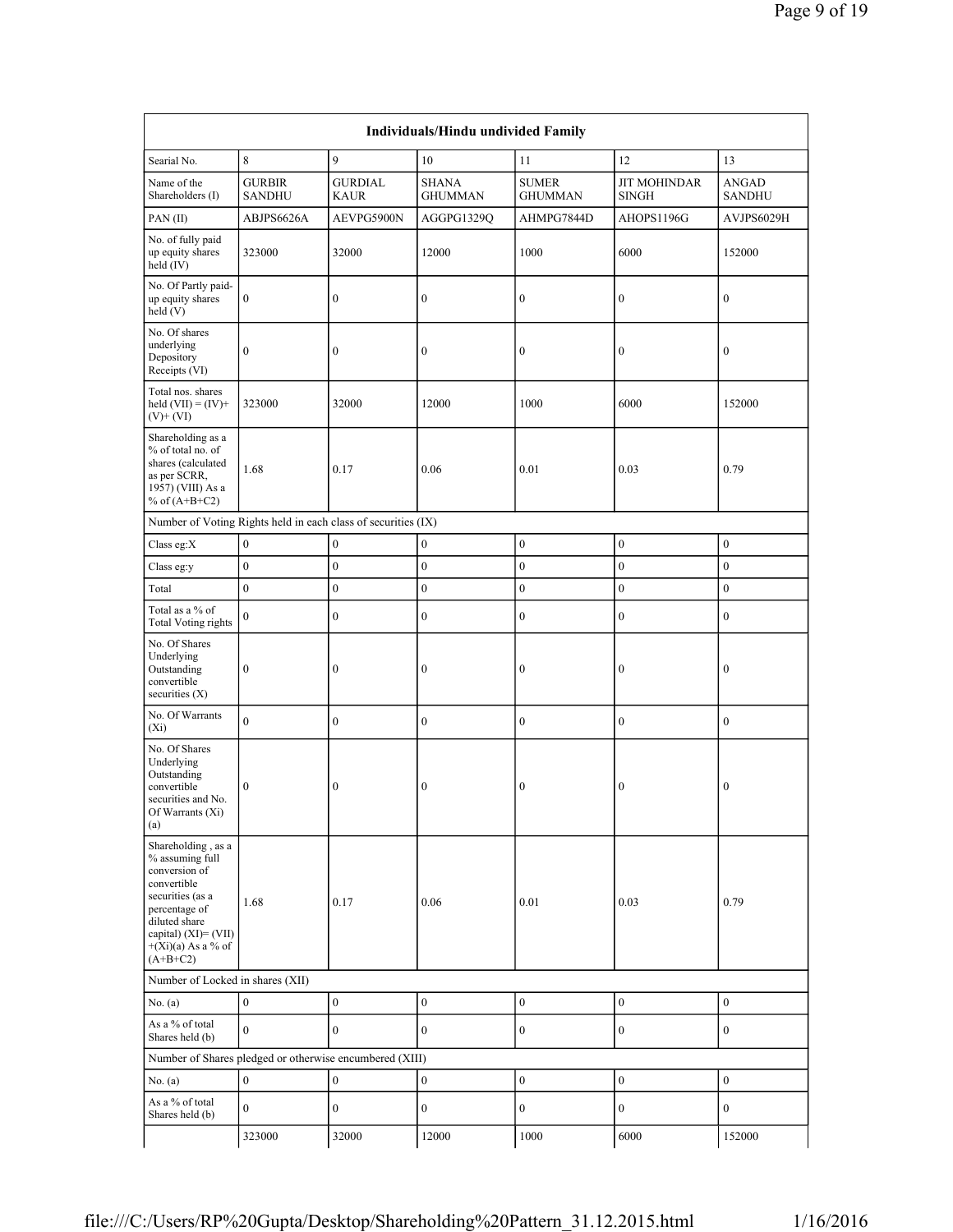| Number of equity<br>shares held in<br>dematerialized<br>form $(XIV)$ |  |  |  |
|----------------------------------------------------------------------|--|--|--|
|                                                                      |  |  |  |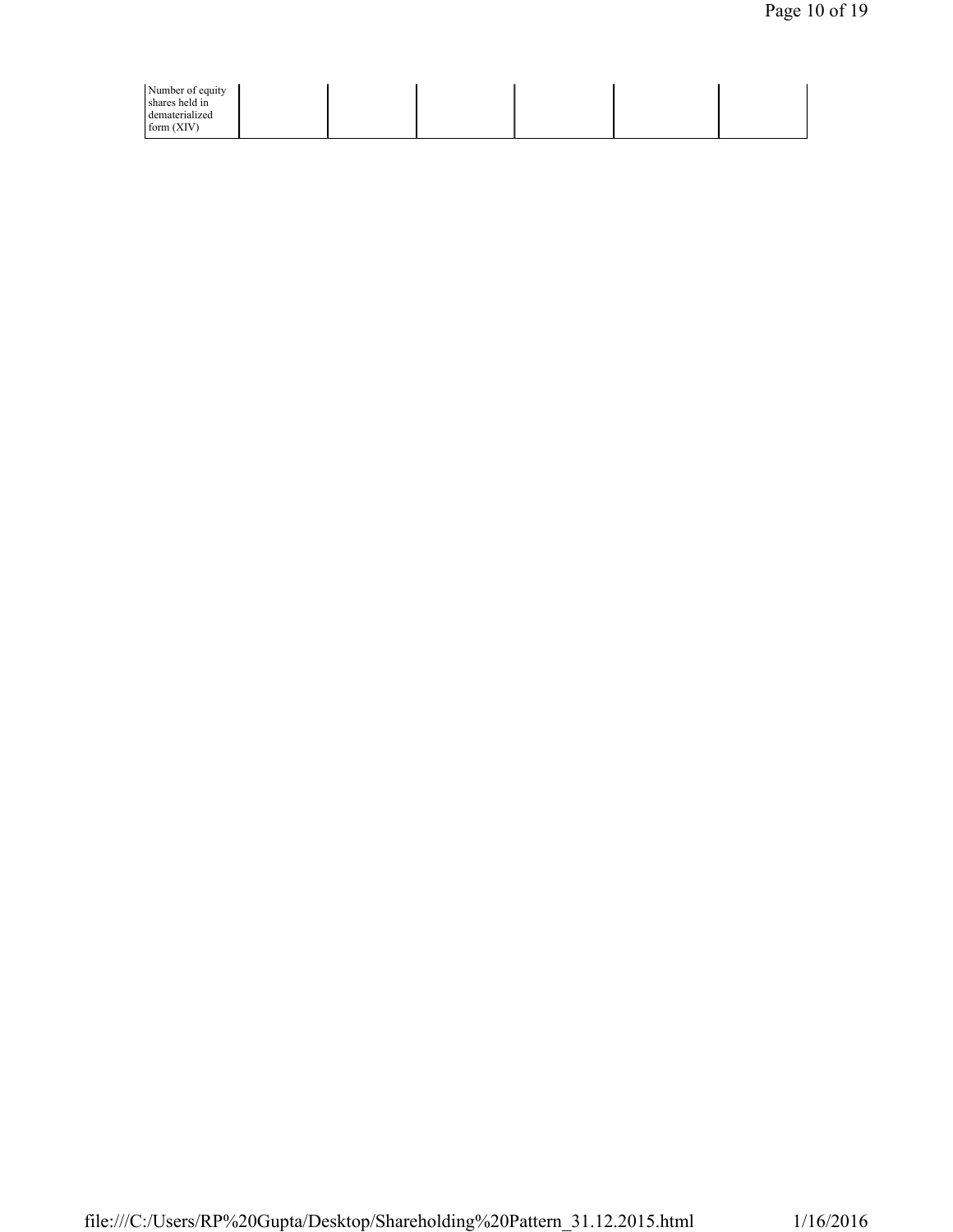|                                                                                                                                                                                           | Individuals/Hindu undivided Family                            |
|-------------------------------------------------------------------------------------------------------------------------------------------------------------------------------------------|---------------------------------------------------------------|
| Searial No.                                                                                                                                                                               |                                                               |
| Name of the<br>Shareholders (I)                                                                                                                                                           |                                                               |
| PAN(II)                                                                                                                                                                                   | Total                                                         |
| No. of fully paid<br>up equity shares<br>$\text{held}(\text{IV})$                                                                                                                         | 3929000                                                       |
| No. Of Partly paid-<br>up equity shares<br>held (V)                                                                                                                                       | $\boldsymbol{0}$                                              |
| No. Of shares<br>underlying<br>Depository<br>Receipts (VI)                                                                                                                                | $\boldsymbol{0}$                                              |
| Total nos. shares<br>held $(VII) = (IV) +$<br>$(V)$ + $(VI)$                                                                                                                              | 3929000                                                       |
| Shareholding as a<br>% of total no. of<br>shares (calculated<br>as per SCRR,<br>1957) (VIII) As a<br>% of $(A+B+C2)$                                                                      | 20.46                                                         |
|                                                                                                                                                                                           | Number of Voting Rights held in each class of securities (IX) |
| Class eg:X                                                                                                                                                                                | $\boldsymbol{0}$                                              |
| Class eg:y                                                                                                                                                                                | $\boldsymbol{0}$                                              |
| Total                                                                                                                                                                                     | $\boldsymbol{0}$                                              |
| Total as a % of<br><b>Total Voting rights</b>                                                                                                                                             | $\boldsymbol{0}$                                              |
| No. Of Shares<br>Underlying<br>Outstanding<br>convertible<br>securities (X)                                                                                                               | $\boldsymbol{0}$                                              |
| No. Of Warrants<br>$(X_i)$                                                                                                                                                                | $\boldsymbol{0}$                                              |
| No. Of Shares<br>Underlying<br>Outstanding<br>convertible<br>securities and No.<br>Of Warrants (Xi)<br>(a)                                                                                | $\boldsymbol{0}$                                              |
| Shareholding, as a<br>% assuming full<br>conversion of<br>convertible<br>securities (as a<br>percentage of<br>diluted share<br>capital) (XI)= (VII)<br>$+(Xi)(a)$ As a % of<br>$(A+B+C2)$ | 20.46                                                         |
| Number of Locked in shares (XII)                                                                                                                                                          |                                                               |
| No. $(a)$                                                                                                                                                                                 | $\boldsymbol{0}$                                              |
| As a % of total<br>Shares held (b)                                                                                                                                                        | $\boldsymbol{0}$                                              |
|                                                                                                                                                                                           | Number of Shares pledged or otherwise encumbered (XIII)       |
| No. $(a)$                                                                                                                                                                                 | $\boldsymbol{0}$                                              |
| As a % of total<br>Shares held (b)                                                                                                                                                        | $\boldsymbol{0}$                                              |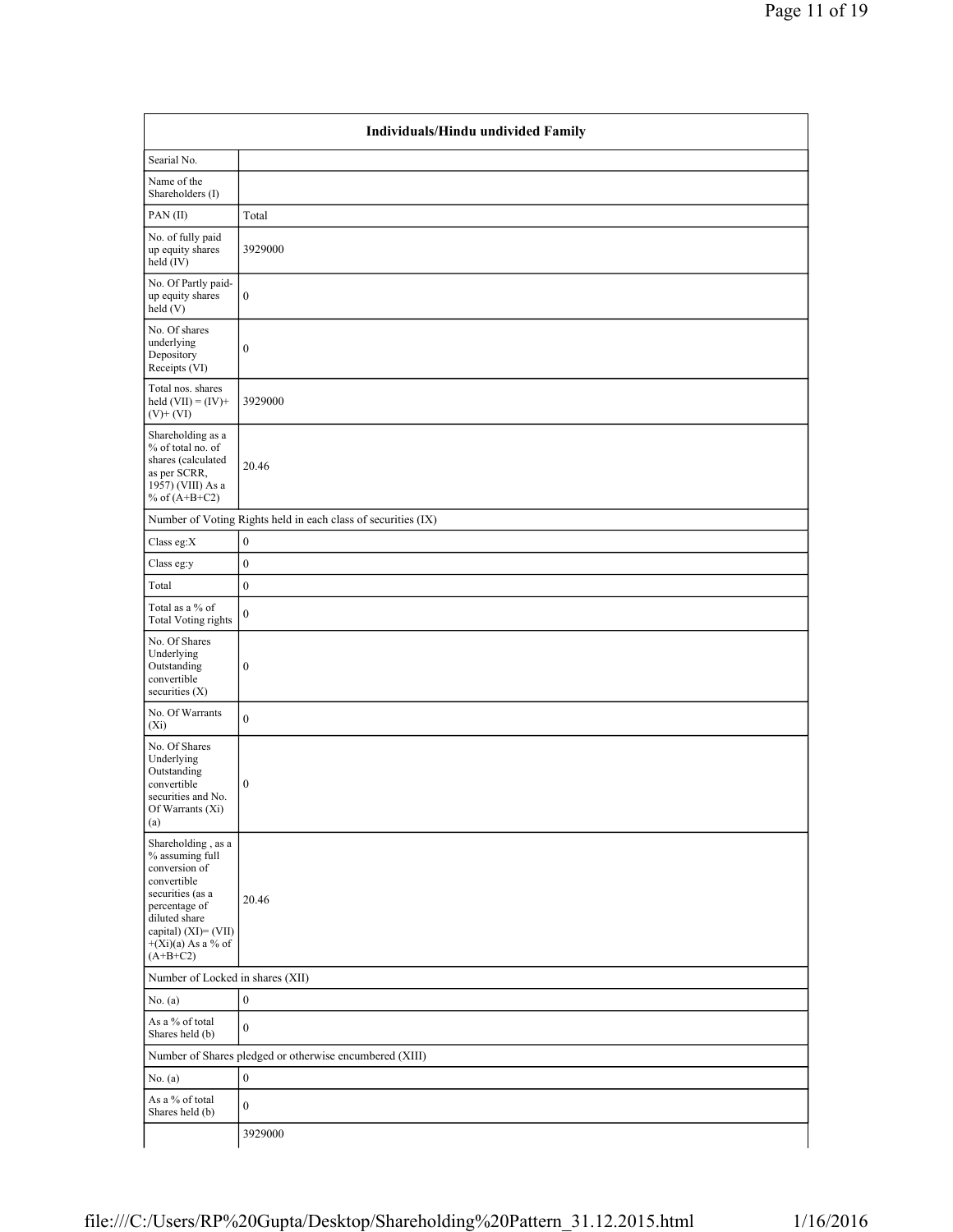Number of equity shares held in dematerialized form (XIV)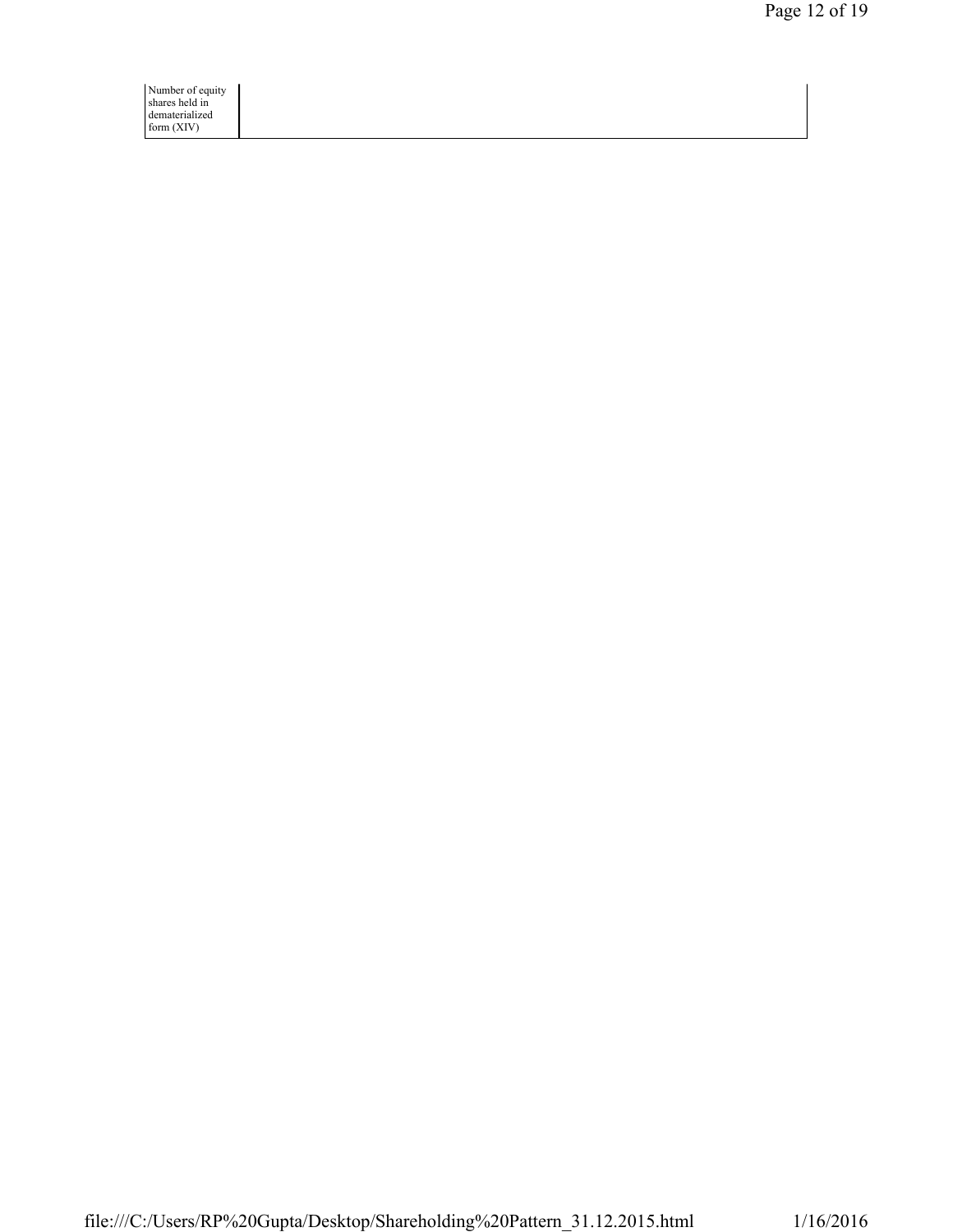| Any Other (specify)                                                                                                                                                                      |                                                                |                                           |                                                                   |                                      |                                                                  |                                                                     |  |  |  |  |
|------------------------------------------------------------------------------------------------------------------------------------------------------------------------------------------|----------------------------------------------------------------|-------------------------------------------|-------------------------------------------------------------------|--------------------------------------|------------------------------------------------------------------|---------------------------------------------------------------------|--|--|--|--|
| Searial No.                                                                                                                                                                              | $\mathbf{1}$                                                   | $\overline{c}$                            | 3                                                                 | $\overline{4}$                       | 5                                                                | 6                                                                   |  |  |  |  |
| Category                                                                                                                                                                                 | <b>Bodies Corporate</b>                                        | <b>Bodies</b><br>Corporate                | <b>Bodies Corporate</b>                                           | <b>Bodies</b><br>Corporate           | <b>Bodies Corporate</b>                                          | <b>Bodies Corporate</b>                                             |  |  |  |  |
| Name of the<br>Shareholders (I)                                                                                                                                                          | <b>AMAR</b><br>ENGINEERING<br><b>COMPANY PVT</b><br><b>LTD</b> | ANGAD<br><b>ESTATES PVT</b><br><b>LTD</b> | <b>OD FINANCE</b><br><b>AND</b><br><b>INVESTMENT</b><br>$(P)$ LTD | TSL<br><b>HOLDINGS</b><br><b>LTD</b> | <b>ULTRA</b><br><b>PORTFOLIO</b><br>MANAGEMENT<br><b>PVT LTD</b> | <b>B S SANDHU</b><br><b>AND</b><br><b>ASSOCIATES</b><br>PRIVATE LTD |  |  |  |  |
| PAN(II)                                                                                                                                                                                  | AAACA0214F                                                     | AAACA8041Q                                | AAACO0299G                                                        | AAACT3448E                           | AAACU0117D                                                       | AABCB8936E                                                          |  |  |  |  |
| No. of the<br>Shareholders (I)                                                                                                                                                           | 1                                                              | $\mathbf{1}$                              | $\mathbf{1}$                                                      | 1                                    | $\mathbf{1}$                                                     | $\mathbf{1}$                                                        |  |  |  |  |
| No. of fully paid<br>up equity shares<br>held (IV)                                                                                                                                       | 707155                                                         | 1655000                                   | 1536989                                                           | 2790200                              | 978590                                                           | 285200                                                              |  |  |  |  |
| No. Of Partly paid-<br>up equity shares<br>held (V)                                                                                                                                      | $\mathbf{0}$                                                   | $\boldsymbol{0}$                          | $\boldsymbol{0}$                                                  | $\mathbf{0}$                         | $\boldsymbol{0}$                                                 | 0                                                                   |  |  |  |  |
| No. Of shares<br>underlying<br>Depository<br>Receipts (VI)                                                                                                                               | $\mathbf{0}$                                                   | $\mathbf{0}$                              | $\mathbf{0}$                                                      | $\mathbf{0}$                         | $\mathbf{0}$                                                     | $\boldsymbol{0}$                                                    |  |  |  |  |
| Total nos. shares<br>held $(VII) = (IV) +$<br>$(V)$ + $(VI)$                                                                                                                             | 707155                                                         | 1655000                                   | 1536989                                                           | 2790200                              | 978590                                                           | 285200                                                              |  |  |  |  |
| Shareholding as a<br>% of total no. of<br>shares (calculated<br>as per SCRR,<br>1957) (VIII) As a<br>% of $(A+B+C2)$                                                                     | 3.68                                                           | 8.62                                      | 8                                                                 | 14.53                                | 5.1                                                              | 1.49                                                                |  |  |  |  |
|                                                                                                                                                                                          | Number of Voting Rights held in each class of securities (IX)  |                                           |                                                                   |                                      |                                                                  |                                                                     |  |  |  |  |
| Class eg: X                                                                                                                                                                              | $\mathbf{0}$                                                   | $\boldsymbol{0}$                          | $\boldsymbol{0}$                                                  | $\mathbf{0}$                         | $\boldsymbol{0}$                                                 | $\boldsymbol{0}$                                                    |  |  |  |  |
| Class eg:y                                                                                                                                                                               | $\boldsymbol{0}$                                               | $\boldsymbol{0}$                          | $\boldsymbol{0}$                                                  | $\boldsymbol{0}$                     | $\boldsymbol{0}$                                                 | $\boldsymbol{0}$                                                    |  |  |  |  |
| Total                                                                                                                                                                                    | $\mathbf{0}$                                                   | $\mathbf{0}$                              | $\mathbf{0}$                                                      | $\mathbf{0}$                         | $\mathbf{0}$                                                     | $\overline{0}$                                                      |  |  |  |  |
| Total as a % of<br><b>Total Voting rights</b>                                                                                                                                            | $\mathbf{0}$                                                   | $\mathbf{0}$                              | $\mathbf{0}$                                                      | $\mathbf{0}$                         | $\mathbf{0}$                                                     | $\mathbf{0}$                                                        |  |  |  |  |
| No. Of Shares<br>Underlying<br>Outstanding<br>convertible<br>securities $(X)$                                                                                                            | $\boldsymbol{0}$                                               | $\mathbf{0}$                              | $\mathbf{0}$                                                      | $\bf{0}$                             | $\mathbf{0}$                                                     | 0                                                                   |  |  |  |  |
| No. Of Warrants<br>$(X_i)$                                                                                                                                                               | $\boldsymbol{0}$                                               | $\boldsymbol{0}$                          | $\boldsymbol{0}$                                                  | $\boldsymbol{0}$                     | $\boldsymbol{0}$                                                 | $\boldsymbol{0}$                                                    |  |  |  |  |
| No. Of Shares<br>Underlying<br>Outstanding<br>convertible<br>securities and No.<br>Of Warrants (Xi)<br>(a)                                                                               | $\mathbf{0}$                                                   | $\boldsymbol{0}$                          | $\boldsymbol{0}$                                                  | $\boldsymbol{0}$                     | $\boldsymbol{0}$                                                 | $\boldsymbol{0}$                                                    |  |  |  |  |
| Shareholding, as a<br>% assuming full<br>conversion of<br>convertible<br>securities (as a<br>percentage of<br>diluted share<br>capital) $(XI) = (VII)$<br>$+(X)$ As a % of<br>$(A+B+C2)$ | 3.68                                                           | 8.62                                      | 8                                                                 | 14.53                                | 5.1                                                              | 1.49                                                                |  |  |  |  |
| Number of Locked in shares (XII)                                                                                                                                                         |                                                                |                                           |                                                                   |                                      |                                                                  |                                                                     |  |  |  |  |
| No. (a)                                                                                                                                                                                  | $\boldsymbol{0}$                                               | $\boldsymbol{0}$                          | $\boldsymbol{0}$                                                  | $\boldsymbol{0}$                     | $\boldsymbol{0}$                                                 | $\boldsymbol{0}$                                                    |  |  |  |  |
| As a % of total<br>Shares held (b)                                                                                                                                                       | $\mathbf{0}$                                                   | $\boldsymbol{0}$                          | $\boldsymbol{0}$                                                  | $\boldsymbol{0}$                     | $\boldsymbol{0}$                                                 | $\boldsymbol{0}$                                                    |  |  |  |  |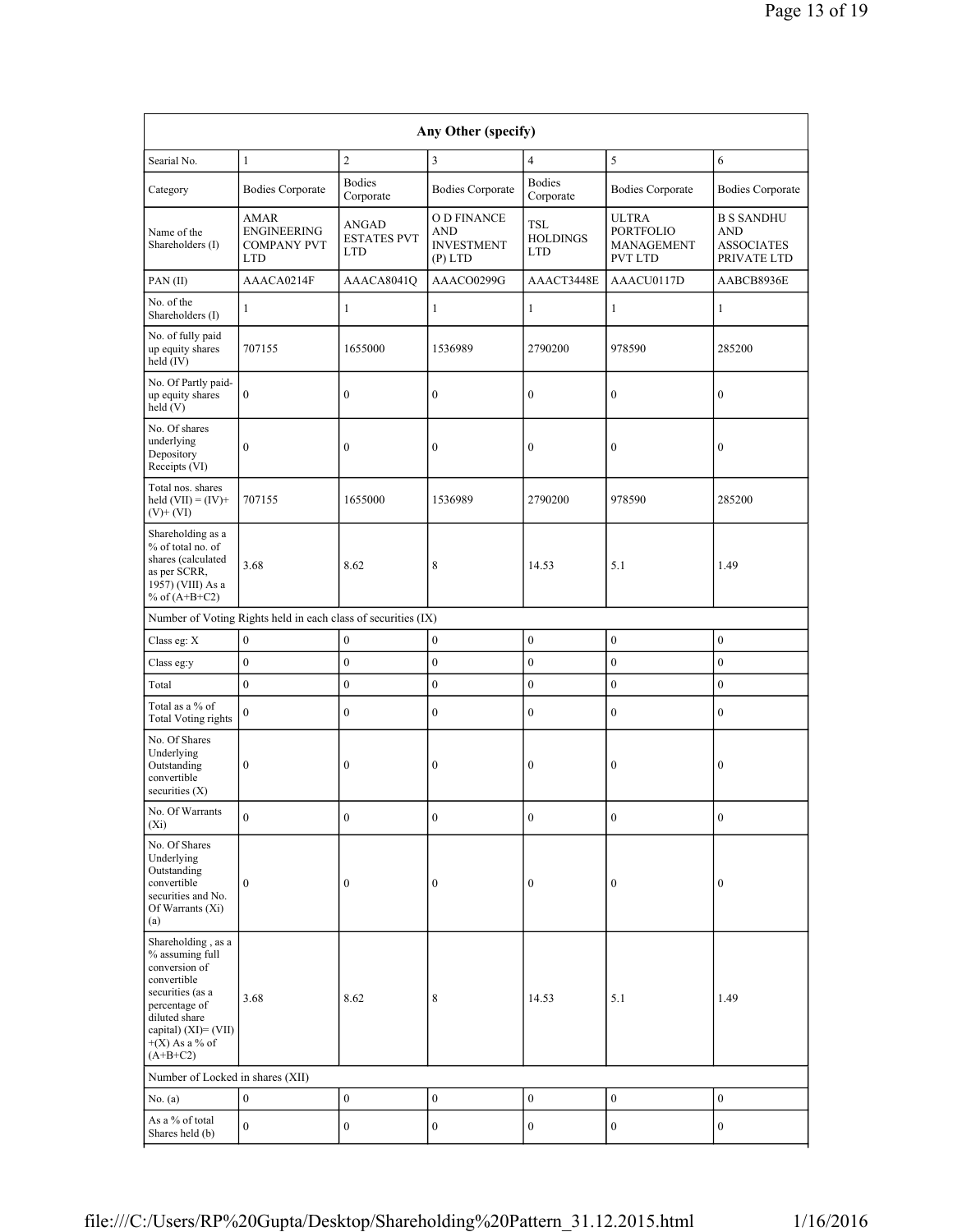Number of Shares pledged or otherwise encumbered (XIII)

| Number of Shares pledged or otherwise encumbered (XIII) |  |  |  |  |  |  |  |  |
|---------------------------------------------------------|--|--|--|--|--|--|--|--|
| No. $(a)$                                               |  |  |  |  |  |  |  |  |
| As a % of total<br>Shares held (b)                      |  |  |  |  |  |  |  |  |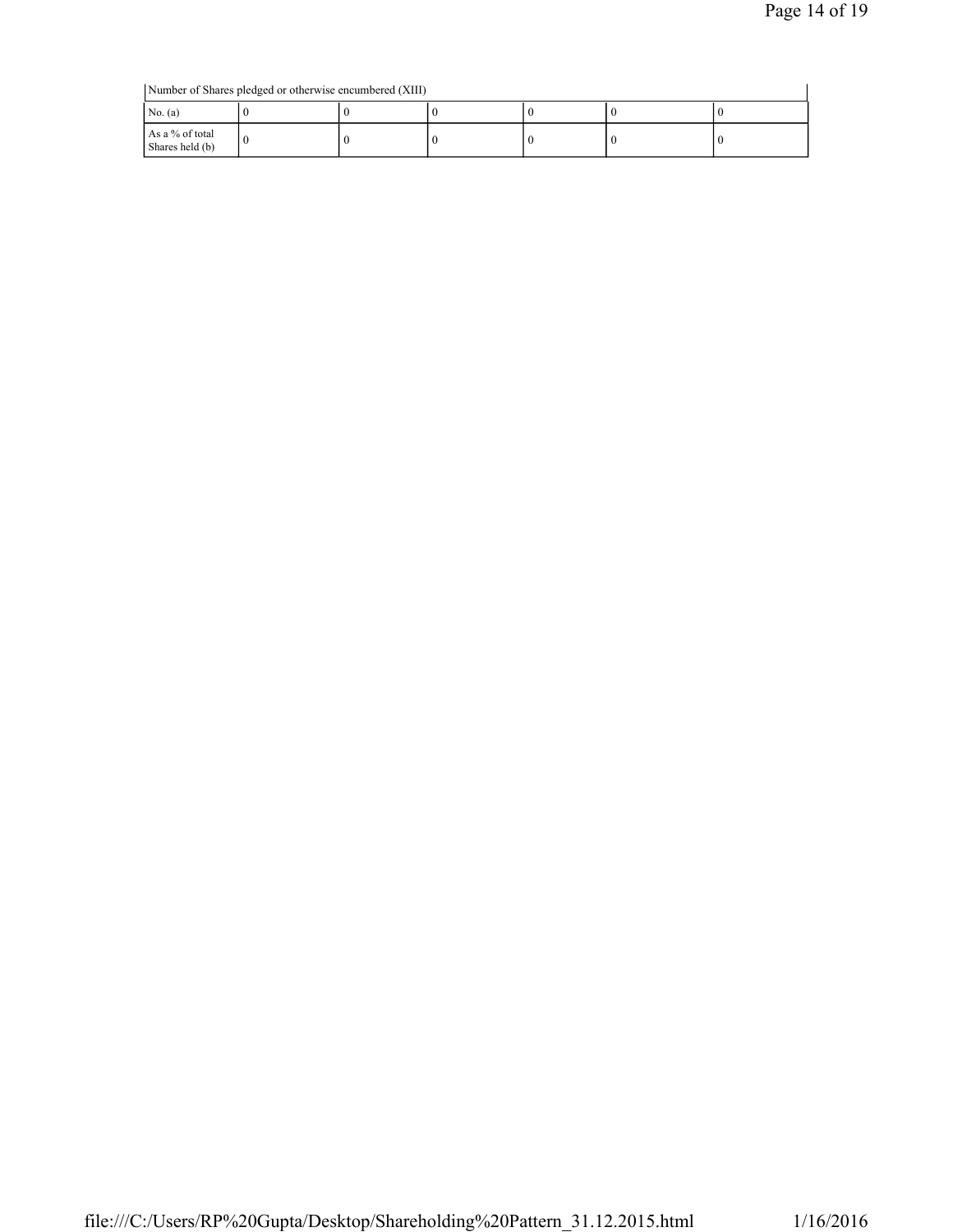| Any Other (specify)                                                                                                                                                                    |                                                               |  |  |  |  |
|----------------------------------------------------------------------------------------------------------------------------------------------------------------------------------------|---------------------------------------------------------------|--|--|--|--|
| Searial No.                                                                                                                                                                            |                                                               |  |  |  |  |
| Category                                                                                                                                                                               |                                                               |  |  |  |  |
| Name of the<br>Shareholders (I)                                                                                                                                                        |                                                               |  |  |  |  |
| PAN(II)                                                                                                                                                                                | Total                                                         |  |  |  |  |
| No. of the<br>Shareholders (I)                                                                                                                                                         | 6                                                             |  |  |  |  |
| No. of fully paid<br>up equity shares<br>held (IV)                                                                                                                                     | 7953134                                                       |  |  |  |  |
| No. Of Partly paid-<br>up equity shares<br>held(V)                                                                                                                                     | $\mathbf{0}$                                                  |  |  |  |  |
| No. Of shares<br>underlying<br>Depository<br>Receipts (VI)                                                                                                                             | $\boldsymbol{0}$                                              |  |  |  |  |
| Total nos. shares<br>held $(VII) = (IV) +$<br>$(V)$ + $(VI)$                                                                                                                           | 7953134                                                       |  |  |  |  |
| Shareholding as a<br>% of total no. of<br>shares (calculated<br>as per SCRR,<br>1957) (VIII) As a<br>% of $(A+B+C2)$                                                                   | 41.42                                                         |  |  |  |  |
|                                                                                                                                                                                        | Number of Voting Rights held in each class of securities (IX) |  |  |  |  |
| Class eg: X                                                                                                                                                                            | $\boldsymbol{0}$                                              |  |  |  |  |
| Class eg:y                                                                                                                                                                             | $\boldsymbol{0}$                                              |  |  |  |  |
| Total                                                                                                                                                                                  | $\boldsymbol{0}$                                              |  |  |  |  |
| Total as a % of<br><b>Total Voting rights</b>                                                                                                                                          | $\boldsymbol{0}$                                              |  |  |  |  |
| No. Of Shares<br>Underlying<br>Outstanding<br>convertible<br>securities (X)                                                                                                            | $\boldsymbol{0}$                                              |  |  |  |  |
| No. Of Warrants<br>$(X_i)$                                                                                                                                                             | $\boldsymbol{0}$                                              |  |  |  |  |
| No. Of Shares<br>Underlying<br>Outstanding<br>convertible<br>securities and No.<br>Of Warrants (Xi)<br>(a)                                                                             | $\boldsymbol{0}$                                              |  |  |  |  |
| Shareholding, as a<br>% assuming full<br>conversion of<br>convertible<br>securities (as a<br>percentage of<br>diluted share<br>capital) $(XI)=(VII)$<br>$+(X)$ As a % of<br>$(A+B+C2)$ | 41.42                                                         |  |  |  |  |
|                                                                                                                                                                                        | Number of Locked in shares (XII)                              |  |  |  |  |
| No. (a)                                                                                                                                                                                | $\boldsymbol{0}$                                              |  |  |  |  |
| As a % of total<br>Shares held (b)                                                                                                                                                     | $\boldsymbol{0}$                                              |  |  |  |  |
|                                                                                                                                                                                        | Number of Shares pledged or otherwise encumbered (XIII)       |  |  |  |  |
| No. (a)                                                                                                                                                                                | $\boldsymbol{0}$                                              |  |  |  |  |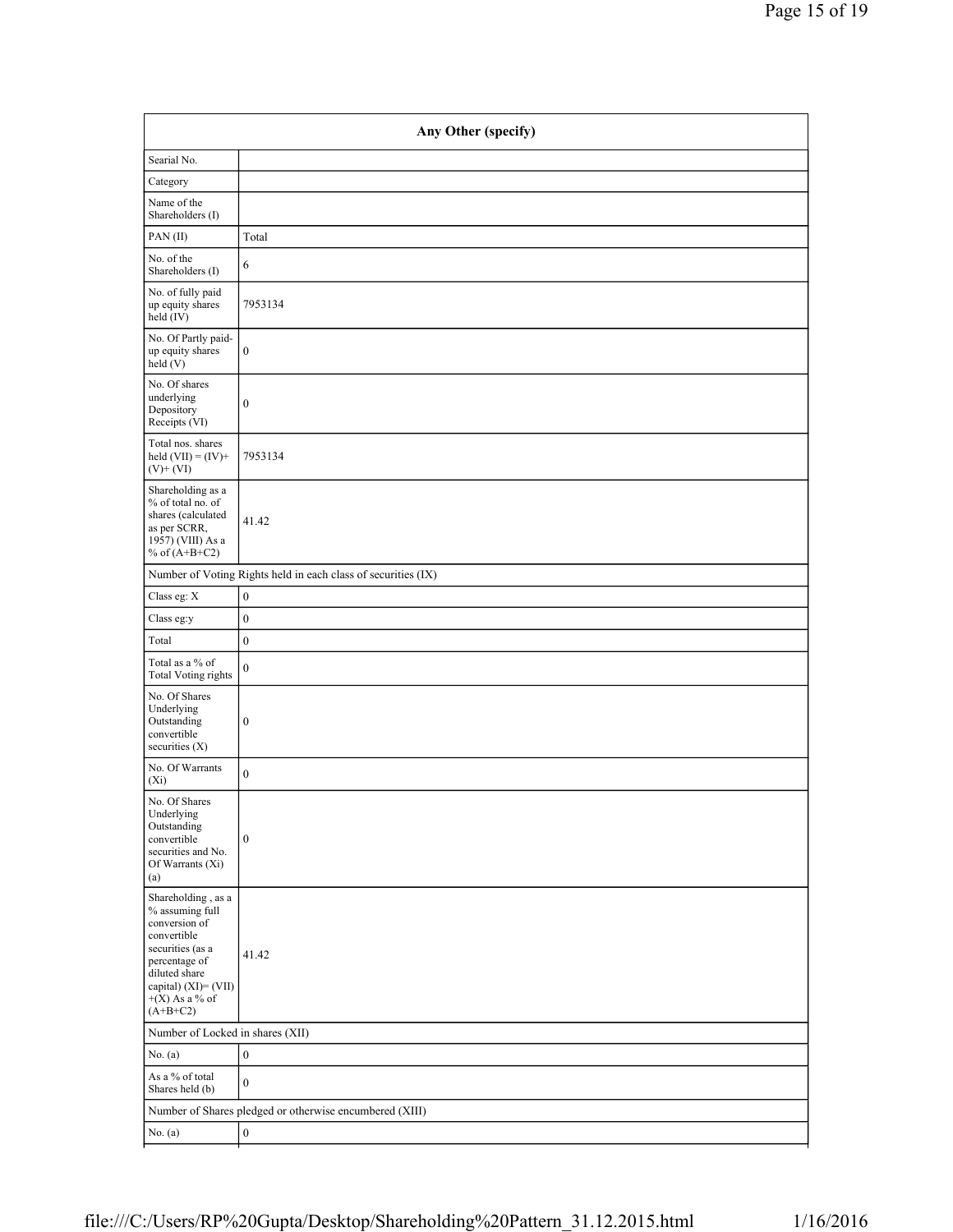As a % of total Shares held (b) 0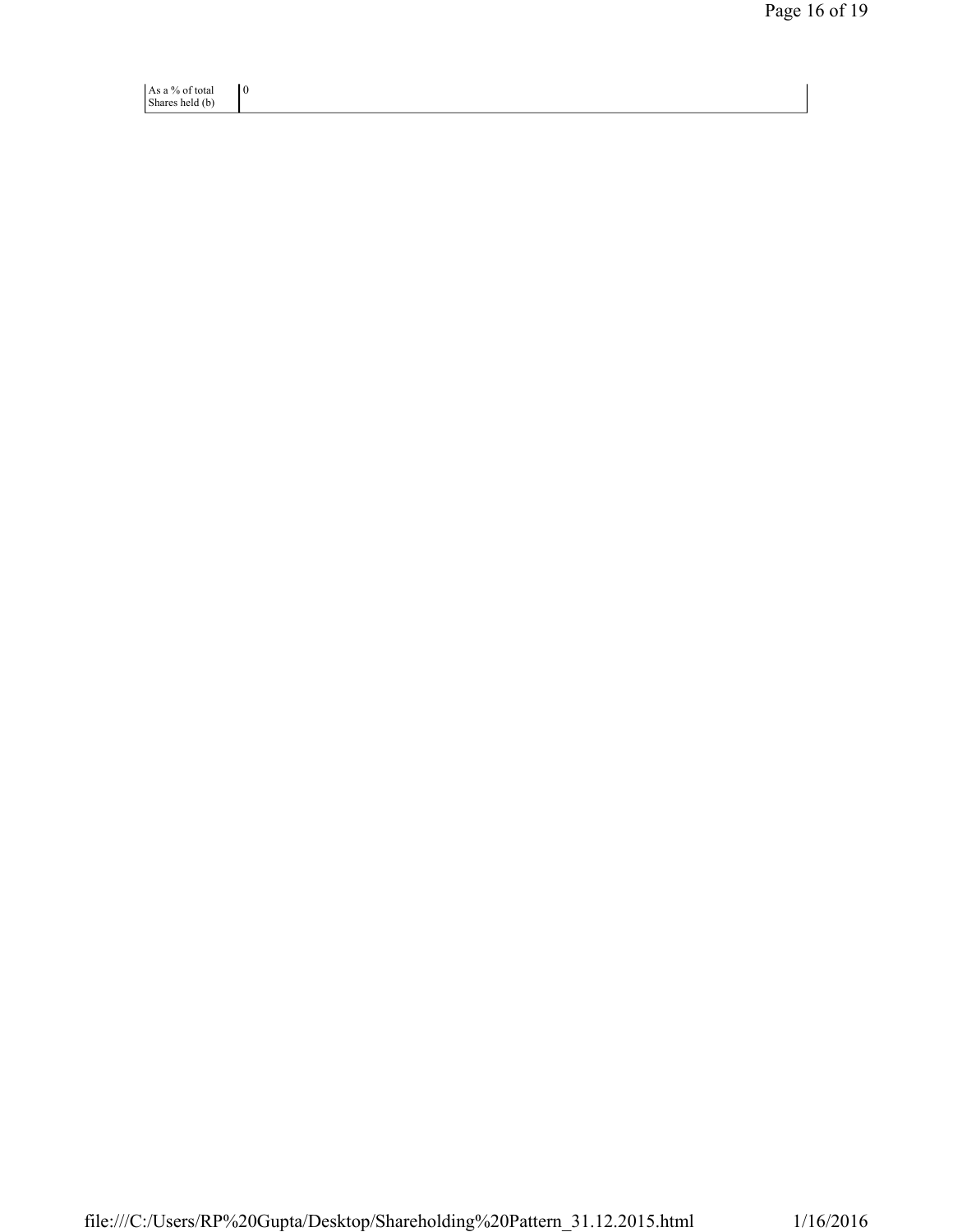| <b>Financial Institutions/ Banks</b>                                                                                                                                                  |                                                               |                  |  |  |  |
|---------------------------------------------------------------------------------------------------------------------------------------------------------------------------------------|---------------------------------------------------------------|------------------|--|--|--|
| Searial No.                                                                                                                                                                           | $\mathbf{1}$                                                  |                  |  |  |  |
| Name of the<br>Shareholders (I)                                                                                                                                                       | STATE BANK OF INDIA.PERSONAL BANKING BRANCH                   |                  |  |  |  |
| PAN(II)                                                                                                                                                                               | AAACS8577K                                                    |                  |  |  |  |
| No. of fully paid<br>up equity shares<br>held (IV)                                                                                                                                    | 1000                                                          |                  |  |  |  |
| No. Of Partly paid-<br>up equity shares<br>held(V)                                                                                                                                    | $\boldsymbol{0}$                                              |                  |  |  |  |
| No. Of shares<br>underlying<br>Depository<br>Receipts (VI)                                                                                                                            | $\boldsymbol{0}$                                              | $\boldsymbol{0}$ |  |  |  |
| Total nos. shares<br>held $(VII) = (IV) +$<br>$(V) + (VI)$                                                                                                                            | 1000                                                          | 1000             |  |  |  |
| Shareholding as a<br>% of total no. of<br>shares (calculated<br>as per SCRR,<br>1957) (VIII) As a<br>% of $(A+B+C2)$                                                                  | 0.01                                                          | 0.01             |  |  |  |
|                                                                                                                                                                                       | Number of Voting Rights held in each class of securities (IX) |                  |  |  |  |
| Class eg: X                                                                                                                                                                           | $\boldsymbol{0}$                                              | $\boldsymbol{0}$ |  |  |  |
| Class eg:y                                                                                                                                                                            | $\boldsymbol{0}$                                              | $\boldsymbol{0}$ |  |  |  |
| Total                                                                                                                                                                                 | $\mathbf{0}$                                                  | $\boldsymbol{0}$ |  |  |  |
| Total as a % of<br><b>Total Voting rights</b>                                                                                                                                         | $\mathbf{0}$                                                  | $\boldsymbol{0}$ |  |  |  |
| No. Of Shares<br>Underlying<br>Outstanding<br>convertible<br>securities $(X)$                                                                                                         | $\boldsymbol{0}$                                              | $\boldsymbol{0}$ |  |  |  |
| No. Of Warrants<br>$(X_i)$                                                                                                                                                            | $\overline{0}$                                                | $\mathbf{0}$     |  |  |  |
| No. Of Shares<br>Underlying<br>Outstanding<br>convertible<br>securities and No.<br>Of Warrants (Xi)<br>(a)                                                                            | $\boldsymbol{0}$                                              | $\boldsymbol{0}$ |  |  |  |
| Shareholding, as a<br>% assuming full<br>conversion of<br>convertible<br>securities (as a<br>percentage of<br>diluted share<br>capital) (XI)= (VII)<br>$+(X)$ As a % of<br>$(A+B+C2)$ | 0.01                                                          | 0.01             |  |  |  |
| Number of Locked in shares (XII)                                                                                                                                                      |                                                               |                  |  |  |  |
| No. $(a)$                                                                                                                                                                             | $\boldsymbol{0}$                                              | $\boldsymbol{0}$ |  |  |  |
| As a % of total<br>Shares held (b)                                                                                                                                                    | $\mathbf{0}$                                                  | $\boldsymbol{0}$ |  |  |  |
| Number of equity<br>shares held in<br>dematerialized<br>form (XIV)                                                                                                                    | 1000                                                          | 1000             |  |  |  |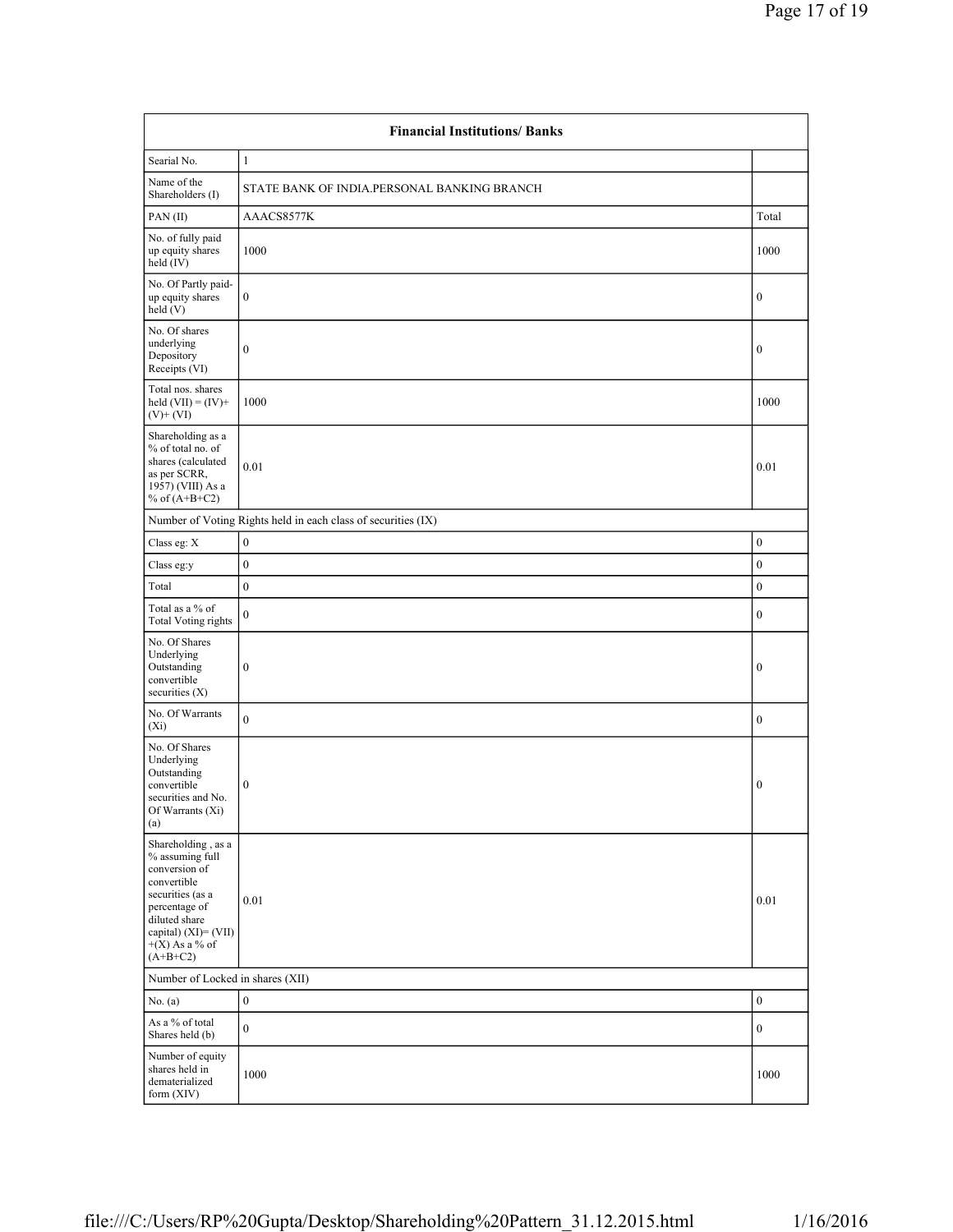| Individuals - ii. Individual shareholders holding nominal share capital in excess of Rs. 2 lakhs.                                                                                        |                                                               |                  |  |  |  |
|------------------------------------------------------------------------------------------------------------------------------------------------------------------------------------------|---------------------------------------------------------------|------------------|--|--|--|
| Searial No.                                                                                                                                                                              | $\mathbf{1}$                                                  |                  |  |  |  |
| Name of the<br>Shareholders (I)                                                                                                                                                          | LINCOLN P COELHO                                              |                  |  |  |  |
| PAN(II)                                                                                                                                                                                  | AEGPC1227D                                                    | Total            |  |  |  |
| No. of fully paid<br>up equity shares<br>held (IV)                                                                                                                                       | 200000                                                        | 200000           |  |  |  |
| No. Of Partly paid-<br>up equity shares<br>held (V)                                                                                                                                      | $\boldsymbol{0}$                                              | $\boldsymbol{0}$ |  |  |  |
| No. Of shares<br>underlying<br>Depository<br>Receipts (VI)                                                                                                                               | $\boldsymbol{0}$                                              | $\boldsymbol{0}$ |  |  |  |
| Total nos. shares<br>held $(VII) = (IV) +$<br>$(V)$ + $(VI)$                                                                                                                             | 200000                                                        | 200000           |  |  |  |
| Shareholding as a<br>% of total no. of<br>shares (calculated<br>as per SCRR.<br>1957) (VIII) As a<br>% of $(A+B+C2)$                                                                     | 1.04                                                          | 1.04             |  |  |  |
|                                                                                                                                                                                          | Number of Voting Rights held in each class of securities (IX) |                  |  |  |  |
| Class eg: X                                                                                                                                                                              | $\boldsymbol{0}$                                              | $\boldsymbol{0}$ |  |  |  |
| Class eg:y                                                                                                                                                                               | $\mathbf{0}$                                                  | $\boldsymbol{0}$ |  |  |  |
| Total                                                                                                                                                                                    | $\boldsymbol{0}$                                              | $\boldsymbol{0}$ |  |  |  |
| Total as a % of<br><b>Total Voting rights</b>                                                                                                                                            | $\overline{0}$                                                | $\boldsymbol{0}$ |  |  |  |
| No. Of Shares<br>Underlying<br>Outstanding<br>convertible<br>securities $(X)$                                                                                                            | $\boldsymbol{0}$                                              | $\boldsymbol{0}$ |  |  |  |
| No. Of Warrants<br>$(X_i)$                                                                                                                                                               | $\overline{0}$                                                | $\mathbf{0}$     |  |  |  |
| No. Of Shares<br>Underlying<br>Outstanding<br>convertible<br>securities and No.<br>Of Warrants (Xi)<br>(a)                                                                               | $\boldsymbol{0}$                                              | $\boldsymbol{0}$ |  |  |  |
| Shareholding, as a<br>% assuming full<br>conversion of<br>convertible<br>securities (as a<br>percentage of<br>diluted share<br>capital) $(XI) = (VII)$<br>$+(X)$ As a % of<br>$(A+B+C2)$ | 1.04                                                          | 1.04             |  |  |  |
| Number of Locked in shares (XII)                                                                                                                                                         |                                                               |                  |  |  |  |
| No. (a)                                                                                                                                                                                  | $\boldsymbol{0}$                                              | $\boldsymbol{0}$ |  |  |  |
| As a % of total<br>Shares held (b)                                                                                                                                                       | $\boldsymbol{0}$                                              | $\boldsymbol{0}$ |  |  |  |
| Number of equity<br>shares held in<br>dematerialized<br>form $(XIV)$                                                                                                                     | 200000                                                        | 200000           |  |  |  |